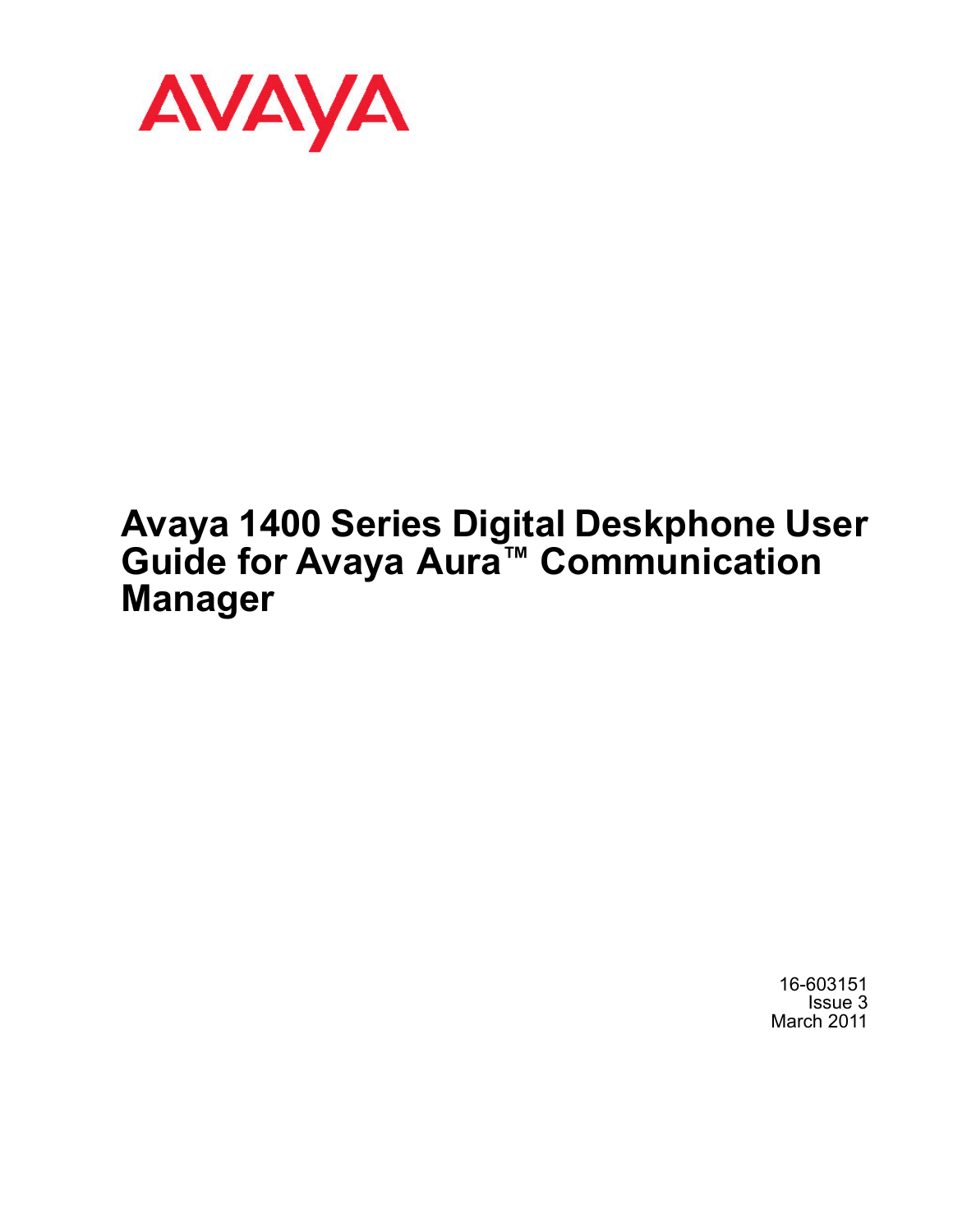<span id="page-1-0"></span>All Rights Reserved.

#### **Notice**

While reasonable efforts have been made to ensure that the information in this document is complete and accurate at the time of printing, Avaya assumes no liability for any errors. Avaya reserves the right to make changes and corrections to the information in this document without the obligation to notify any person or organization of such changes.

#### **Full legal page information**

For full support, please see the complete document, *Avaya Support Notices for Hardware Documentation*, document number 03–600759.

To locate this document on our Web site, simply go to [http://](http://www.avaya.com/support) [www.avaya.com/support](http://www.avaya.com/support) and search for the document number in the search box.

#### **Note**

Using a cell, mobile, or GSM phone, or a two-way radio in close proximity to an Avaya IP telephone might cause interference.

During a power surge, EFT or ESD, calls may be dropped. After a power surge, EFT or ESD, it is normal for the phone to restart.

#### **Documentation disclaimer**

"Documentation" means information published by Avaya in varying mediums which may include product information, operating instructions and performance specifications that Avaya generally makes available to users of its products. Documentation does not include marketing materials. Avaya shall not be responsible for any modifications, additions, or deletions to the original published version of documentation unless such modifications, additions, or deletions were performed by Avaya. End User agrees to indemnify and hold harmless Avaya, Avaya's agents, servants and employees against all claims, lawsuits, demands and judgments arising out of, or in connection with, subsequent modifications, additions or deletions to this documentation, to the extent made by End User.

#### **Link disclaimer**

Avaya is not responsible for the contents or reliability of any linked Web sites referenced within this site or documentation provided by Avaya. Avaya is not responsible for the accuracy of any information, statement or content provided on these sites and does not necessarily endorse the products, services, or information described or offered within them. Avaya does not guarantee that these links will work all the time and has no control over the availability of the linked pages.

#### **Warranty**

Avaya provides a limited warranty on its Hardware and Software ("Product(s)"). Refer to your sales agreement to establish the terms of the limited warranty. In addition, Avaya's standard warranty language, as well as information regarding support for this Product while under warranty is available to Avaya customers and other parties through the Avaya Support Web site: [http://support.avaya.com.](http://support.avaya.com) Please note that if you acquired the Product(s) from an authorized Avaya reseller outside of the United States and Canada, the warranty is provided to you by said Avaya reseller and not by Avaya.

#### **Licenses**

THE SOFTWARE LICENSE TERMS AVAILABLE ON THE AVAYA WEBSITE, [HTTP://SUPPORT.AVAYA.COM/LICENSEINFO/](http://www.avaya.com/support/LicenseInfo) ARE APPLICABLE TO ANYONE WHO DOWNLOADS, USES AND/OR INSTALLS AVAYA SOFTWARE, PURCHASED FROM AVAYA INC., ANY AVAYA AFFILIATE, OR AN AUTHORIZED AVAYA RESELLER (AS APPLICABLE) UNDER A COMMERCIAL AGREEMENT WITH AVAYA OR AN AUTHORIZED AVAYA RESELLER. UNLESS OTHERWISE AGREED TO BY AVAYA IN WRITING, AVAYA DOES NOT EXTEND THIS LICENSE IF THE SOFTWARE WAS OBTAINED

FROM ANYONE OTHER THAN AVAYA, AN AVAYA AFFILIATE OR AN AVAYA AUTHORIZED RESELLER; AVAYA RESERVES THE RIGHT TO TAKE LEGAL ACTION AGAINST YOU AND ANYONE ELSE USING OR SELLING THE SOFTWARE WITHOUT A LICENSE. BY INSTALLING, DOWNLOADING OR USING THE SOFTWARE, OR AUTHORIZING OTHERS TO DO SO, YOU, ON BEHALF OF YOURSELF AND THE ENTITY FOR WHOM YOU ARE INSTALLING, DOWNLOADING OR USING THE SOFTWARE (HEREINAFTER REFERRED TO INTERCHANGEABLY AS "YOU" AND "END USER"), AGREE TO THESE TERMS AND CONDITIONS AND CREATE A BINDING CONTRACT BETWEEN YOU AND AVAYA INC. OR THE APPLICABLE AVAYA AFFILIATE ( "AVAYA").

Avaya grants End User a license within the scope of the license types described below. The applicable number of licenses and units of capacity for which the license is granted will be one (1), unless a different number of licenses or units of capacity is specified in the Documentation or other materials available to End User. "Designated Processor" means a single stand-alone computing device. "Server" means a Designated Processor that hosts a software application to be accessed by multiple users. "Software" means the computer programs in object code, originally licensed by Avaya and ultimately utilized by End User, whether as stand-alone Products or pre-installed on Hardware. "Hardware" means the standard hardware originally sold by Avaya and ultimately utilized by End User.

#### **License types**

Designated System(s) License (DS). End User may install and use each copy of the Software on only one Designated Processor, unless a different number of Designated Processors is indicated in the Documentation or other materials available to End User. Avaya may require the Designated Processor(s) to be identified by type, serial number, feature key, location or other specific designation, or to be provided by End User to Avaya through electronic means established by Avaya specifically for this purpose.

Shrinkwrap License (SR). Customer may install and use the Software in accordance with the terms and conditions of the applicable license agreements, such as "shrinkwrap" or "clickthrough" license accompanying or applicable to the Software ("Shrinkwrap License"). (see "Third-party Components" for more information).

#### **Copyright**

Except where expressly stated otherwise, no use should be made of materials on this site, the Documentation, Software, or Hardware provided by Avaya. All content on this site, the documentation and the Product provided by Avaya including the selection, arrangement and design of the content is owned either by Avaya or its licensors and is protected by copyright and other intellectual property laws including the sui generis rights relating to the protection of databases. You may not modify, copy, reproduce, republish, upload, post, transmit or distribute in any way any content, in whole or in part, including any code and software unless expressly authorized by Avaya. Unauthorized reproduction, transmission, dissemination, storage, and or use without the express written consent of Avaya can be a criminal, as well as a civil offense under the applicable law.

#### **Third-party components**

Certain software programs or portions thereof included in the Product may contain software distributed under third party agreements ("Third Party Components"), which may contain terms that expand or limit rights to use certain portions of the Product ("Third Party Terms"). Information regarding distributed Linux OS source code (for those Products that have distributed the Linux OS source code), and identifying the copyright holders of the Third Party Components and the Third Party Terms that apply to them is available on the Avaya Support Web site:<http://support.avaya.com/Copyright>.

#### **Preventing Toll Fraud**

"Toll fraud" is the unauthorized use of your telecommunications system by an unauthorized party (for example, a person who is not a corporate employee, agent, subcontractor, or is not working on your company's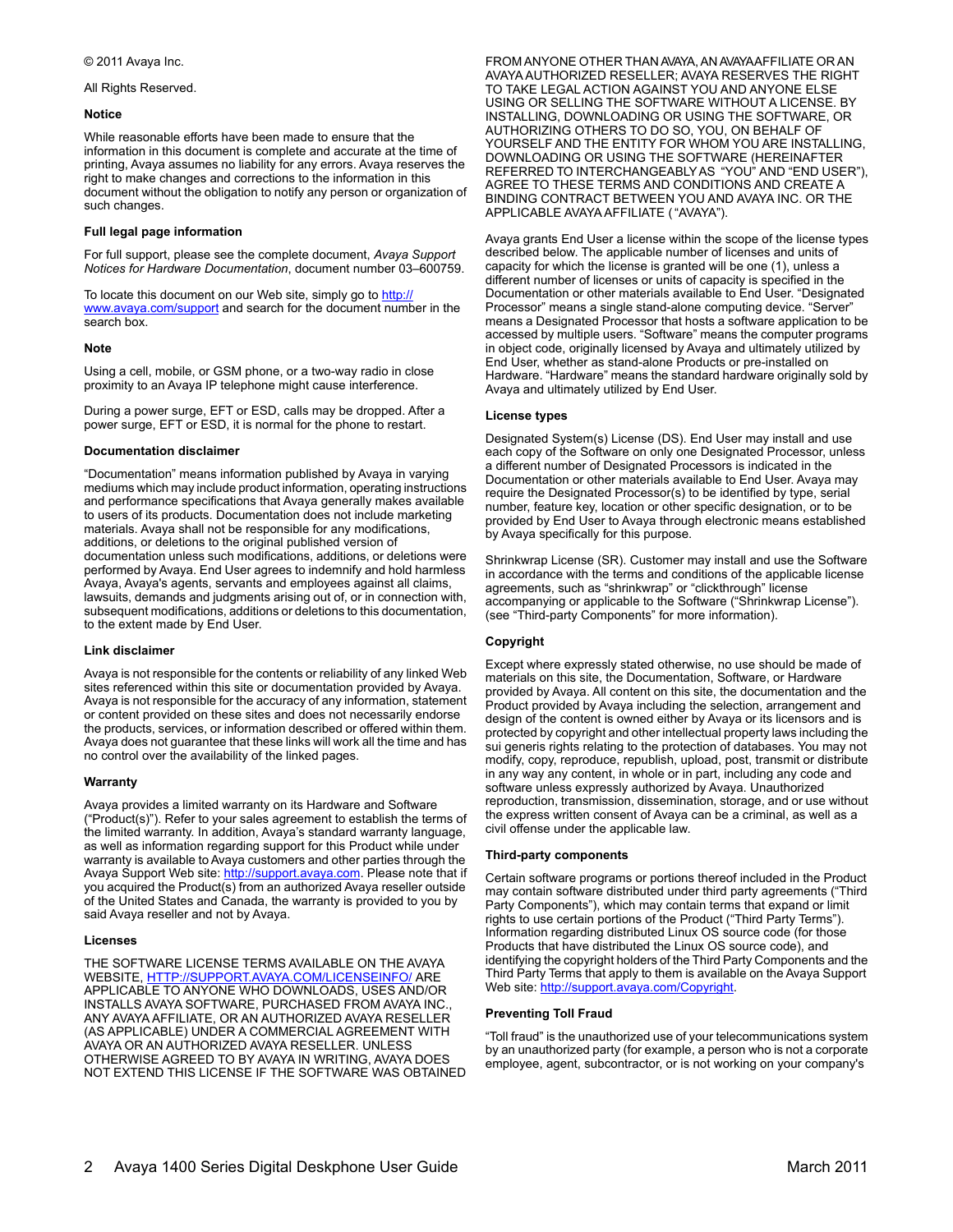behalf). Be aware that there can be a risk of Toll Fraud associated with your system and that, if Toll Fraud occurs, it can result in substantial additional charges for your telecommunications services.

#### **Avaya Toll Fraud Intervention**

If you suspect that you are being victimized by Toll Fraud and you need technical assistance or support, call Technical Service Center Toll Fraud Intervention Hotline at +1-800-643-2353 for the United States and Canada. For additional support telephone numbers, see the Avaya Support Web site: <http://support.avaya.com>. Suspected security vulnerabilities with Avaya products should be reported to Avaya by sending mail to: securityalerts@avaya.com.

#### **Trademarks**

All non-Avaya trademarks are the property of their respective owners, and "Linux" is a registered trademark of Linus Torvalds.

#### **Downloading Documentation**

For the most current versions of Documentation, see the Avaya Support Web site: <http://support.avaya.com>.

#### **Contact Avaya Support**

Avaya provides a telephone number for you to use to report problems or to ask questions about your Product. The support telephone number is 1-800-242-2121 in the United States. For additional support telephone numbers, see the Avaya Web site: [http://support.avaya.com.](http://support.avaya.com)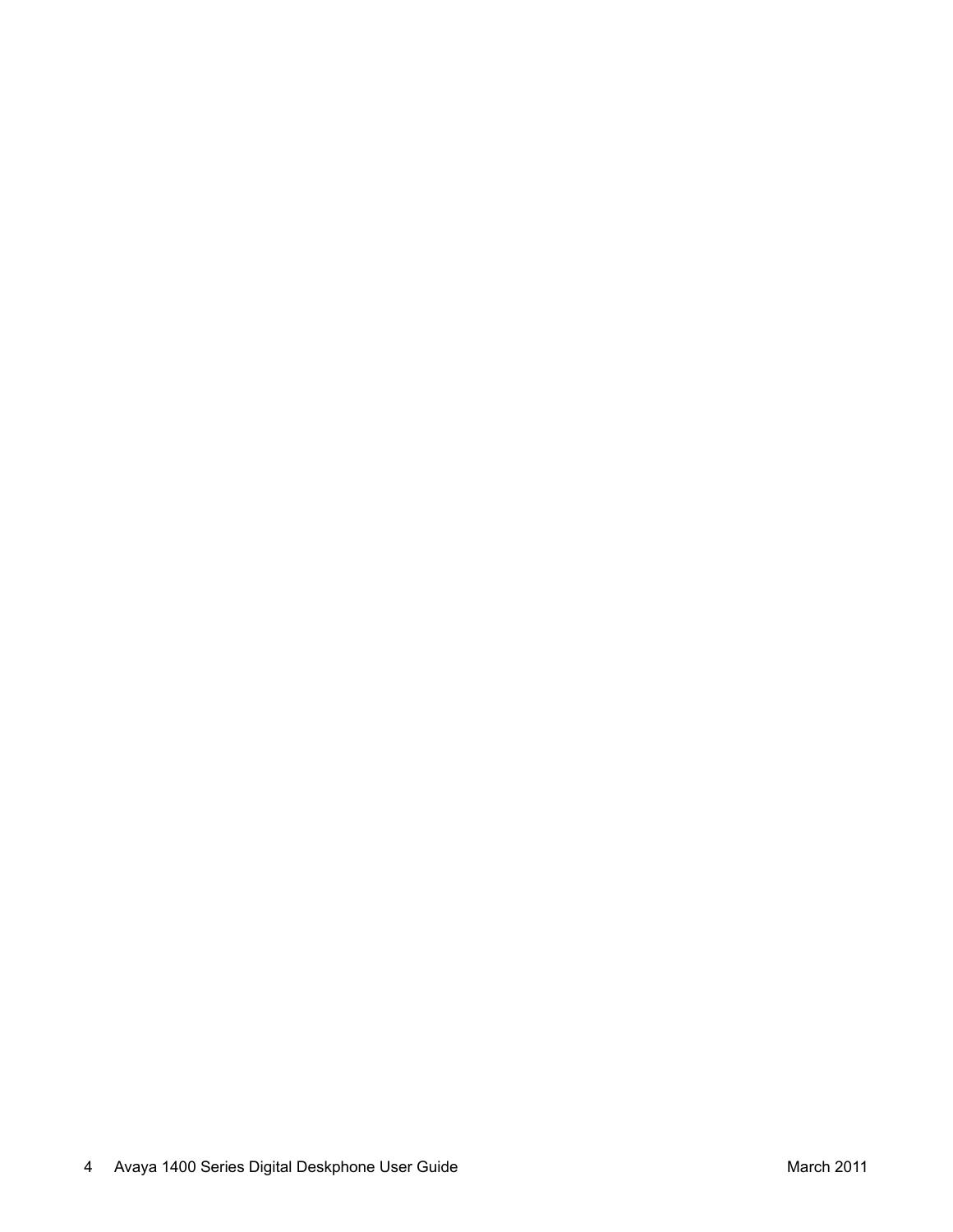#### **Contents**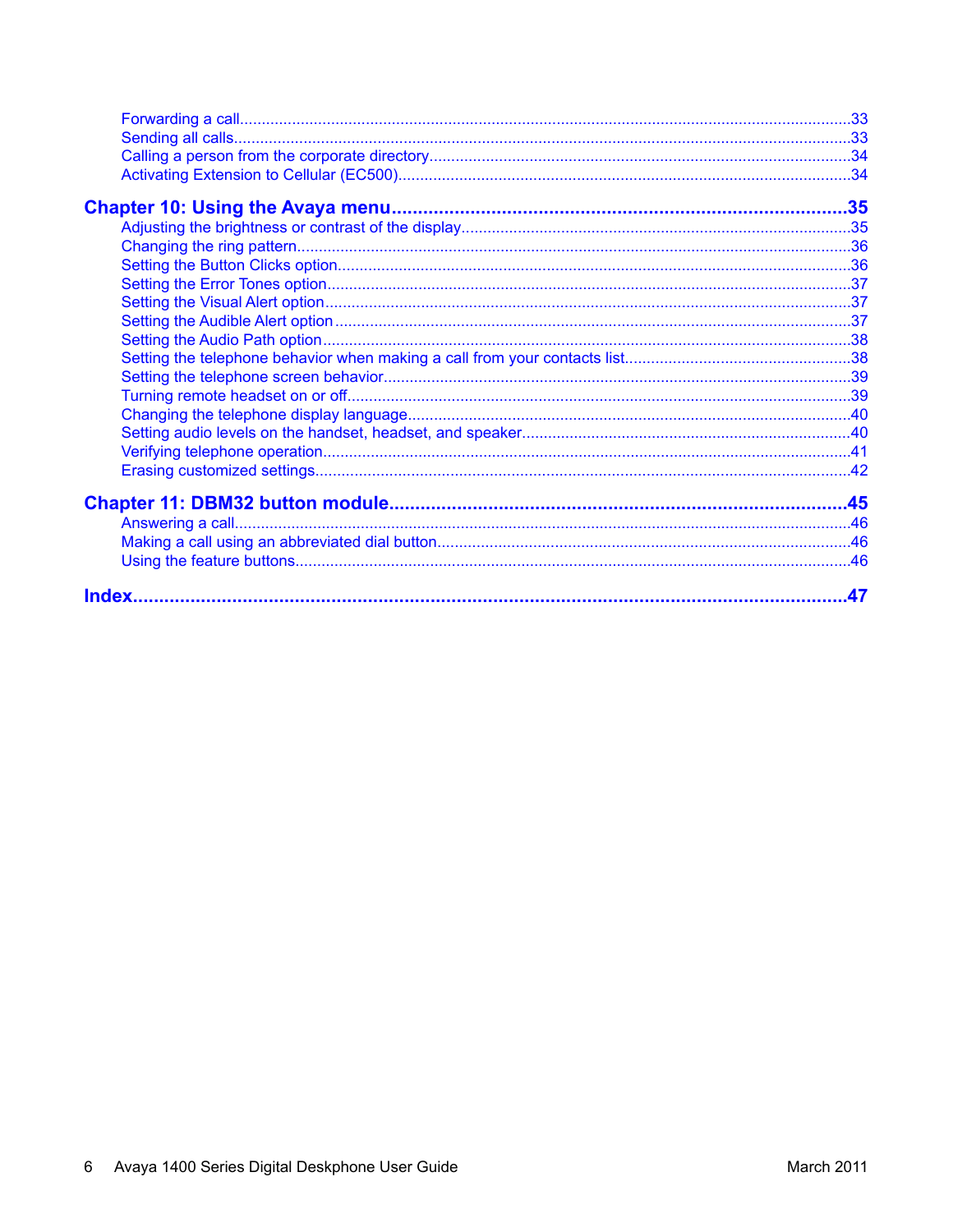# <span id="page-6-0"></span>**Chapter 1: Introduction to the 1400 Series Digital Deskphones**

This user guide is written for the 1408 and 1416 Digital Deskphones.These deskphones put convenient features and capabilities at your fingertips, including a phone screen to view and manage your calls, a contacts list, a call log, a menu of options and settings to customize your phone, and access to your voice mail.

Not all features described in this user guide may be available on your telephone. If you find that a feature is not available, contact your system administrator.



# **Overview of phone buttons and features**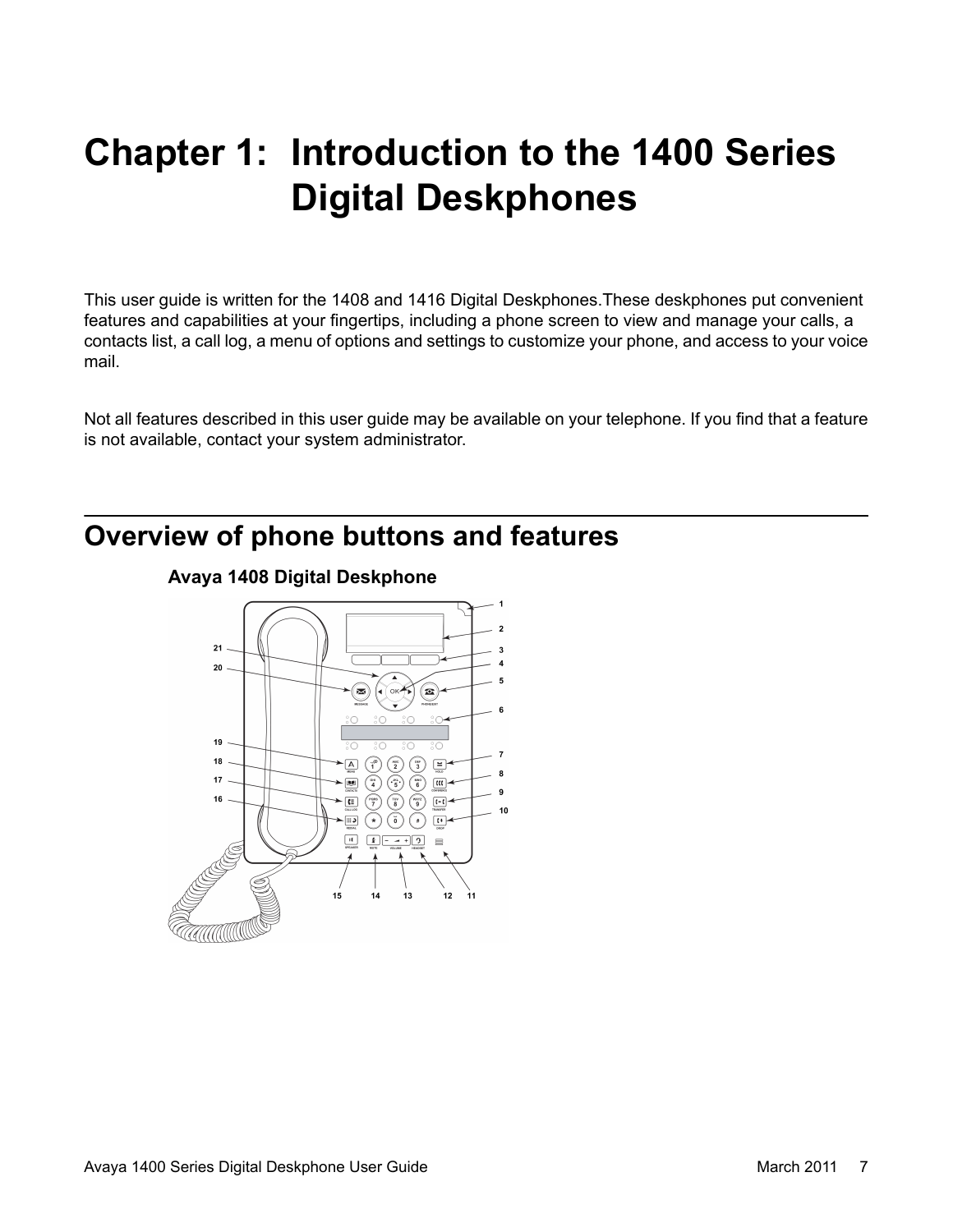

| No.            | <b>Name</b>                  | <b>Description</b>                                                                                                                                                                                                                                                                                                                                                                               |
|----------------|------------------------------|--------------------------------------------------------------------------------------------------------------------------------------------------------------------------------------------------------------------------------------------------------------------------------------------------------------------------------------------------------------------------------------------------|
| 1              | Message Waiting<br>Indicator | An illuminated red light in the upper-right corner of your<br>phone indicates you have voicemail messages waiting. If<br>Visual Alerting is enabled, this light flashes when you<br>receive an incoming call. In addition to the Message Waiting<br>Indicator, the Message button is also illuminated when you<br>have voice mail messages waiting,                                              |
| $\overline{2}$ | Phone Display                | There are 3 (1408) or 4 (1416) lines in the phone display.<br>When the phone is idle, the top line shows the number of<br>missed calls. The top line also shows the primary extension<br>and the time and date as well as any system messages.<br>The middle line (1408) or middle two lines (1416) display<br>application-specific information. The bottom line displays<br>the softkey labels. |
| 3              | Softkeys                     | Press the softkeys to select the softkey labels. The softkey<br>labels show you the action that each softkey produces. The<br>labels and the actions vary depending on the object that is<br>selected.                                                                                                                                                                                           |
| 4              | OK                           | Press the <b>OK</b> button for a shortcut to an action. For<br>example, when you select a call log entry, pressing the OK<br>button dials the number.                                                                                                                                                                                                                                            |
| 5              | Phone/Exit                   | Press the <b>Phone/Exit</b> button to view and manage your<br>calls. For example, if you are viewing a menu, pressing the<br><b>Phone/Exit</b> button switches the phone display back to the<br>home screen.                                                                                                                                                                                     |

#### **Avaya 1416 Digital Deskphone**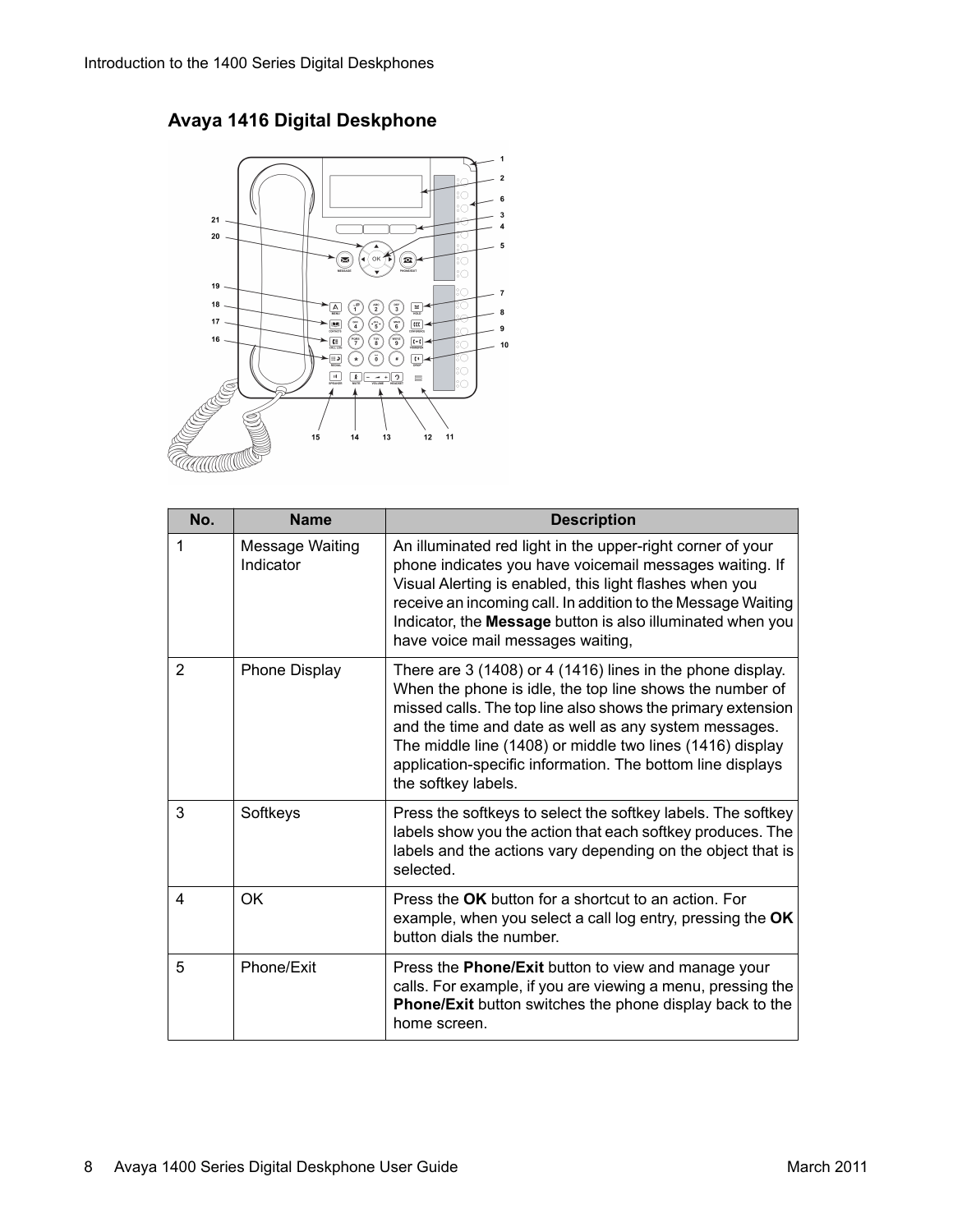| No.            | <b>Name</b>                                                     | <b>Description</b>                                                                                                                                                                                                                                                                                                                                                                                                                                                                                                                                                                                                                                                |
|----------------|-----------------------------------------------------------------|-------------------------------------------------------------------------------------------------------------------------------------------------------------------------------------------------------------------------------------------------------------------------------------------------------------------------------------------------------------------------------------------------------------------------------------------------------------------------------------------------------------------------------------------------------------------------------------------------------------------------------------------------------------------|
| 6              | <b>Feature Buttons and</b><br>Call Appearance<br><b>Buttons</b> | There are $8(1408)$ or 16 (1416) buttons that can be<br>programmed as either call appearance buttons or feature<br>buttons. Press a call appearance button to make or answer<br>a call or resume a call on hold. Press a labeled feature<br>button to enable or disable that feature. The feature buttons<br>provide access to the Avaya call management system<br>features that have been administered for your extension.<br>The green LED next to each feature button indicates if the<br>feature is currently on or off. If the light is on, the feature is<br>on. For more information about the feature buttons, see<br><b>Advanced Telephone Features.</b> |
| $\overline{7}$ | Hold                                                            | Press the Hold button to put the active call on hold.                                                                                                                                                                                                                                                                                                                                                                                                                                                                                                                                                                                                             |
| 8              | Conference                                                      | Press the <b>Conference</b> button to add another party to an<br>existing call.                                                                                                                                                                                                                                                                                                                                                                                                                                                                                                                                                                                   |
| 9              | Transfer                                                        | Press the Transfer button to transfer a call to another<br>number.                                                                                                                                                                                                                                                                                                                                                                                                                                                                                                                                                                                                |
| 10             | Drop                                                            | Press the Drop button to drop the active call. While on a<br>conference call, press the Drop button to drop the last<br>person added to the conference call. See Dropping the last<br>person added to a conference call on page 20 for more<br>information.                                                                                                                                                                                                                                                                                                                                                                                                       |
| 11             | Microphone                                                      | The omnidirectional microphone sends and receives<br>signals from all directions.                                                                                                                                                                                                                                                                                                                                                                                                                                                                                                                                                                                 |
| 12             | Headset                                                         | Press the <b>Headset</b> button to use the headset if it is<br>connected. Only HIC headset cords are compatible with<br>your phone.                                                                                                                                                                                                                                                                                                                                                                                                                                                                                                                               |
| 13             | Volume                                                          | Press + or - on the Volume button while active on the<br>handset, headset or speaker to adjust the volume. To adjust<br>the volume of the ringer, press $+$ or $-$ on the volume button<br>while the handset, headset, and speaker are active.                                                                                                                                                                                                                                                                                                                                                                                                                    |
| 14             | Mute                                                            | Press the <b>Mute</b> button to mute a call in progress. To take a<br>call off mute, press Mute again.                                                                                                                                                                                                                                                                                                                                                                                                                                                                                                                                                            |
| 15             | Speaker                                                         | Press the Speaker button to use the speakerphone. To take<br>a call off speakerphone, lift the handset or press the<br>Headset button.                                                                                                                                                                                                                                                                                                                                                                                                                                                                                                                            |
| 16             | Redial                                                          | Press the Redial button to dial the last number you<br>dialed.                                                                                                                                                                                                                                                                                                                                                                                                                                                                                                                                                                                                    |
| 17             | Call Log                                                        | Press the Call Log button to view a list of all, answered,<br>unanswered, and outgoing calls. If there are bridged call<br>appearances configured on your telephone, you are also<br>able to view a list of bridged calls.                                                                                                                                                                                                                                                                                                                                                                                                                                        |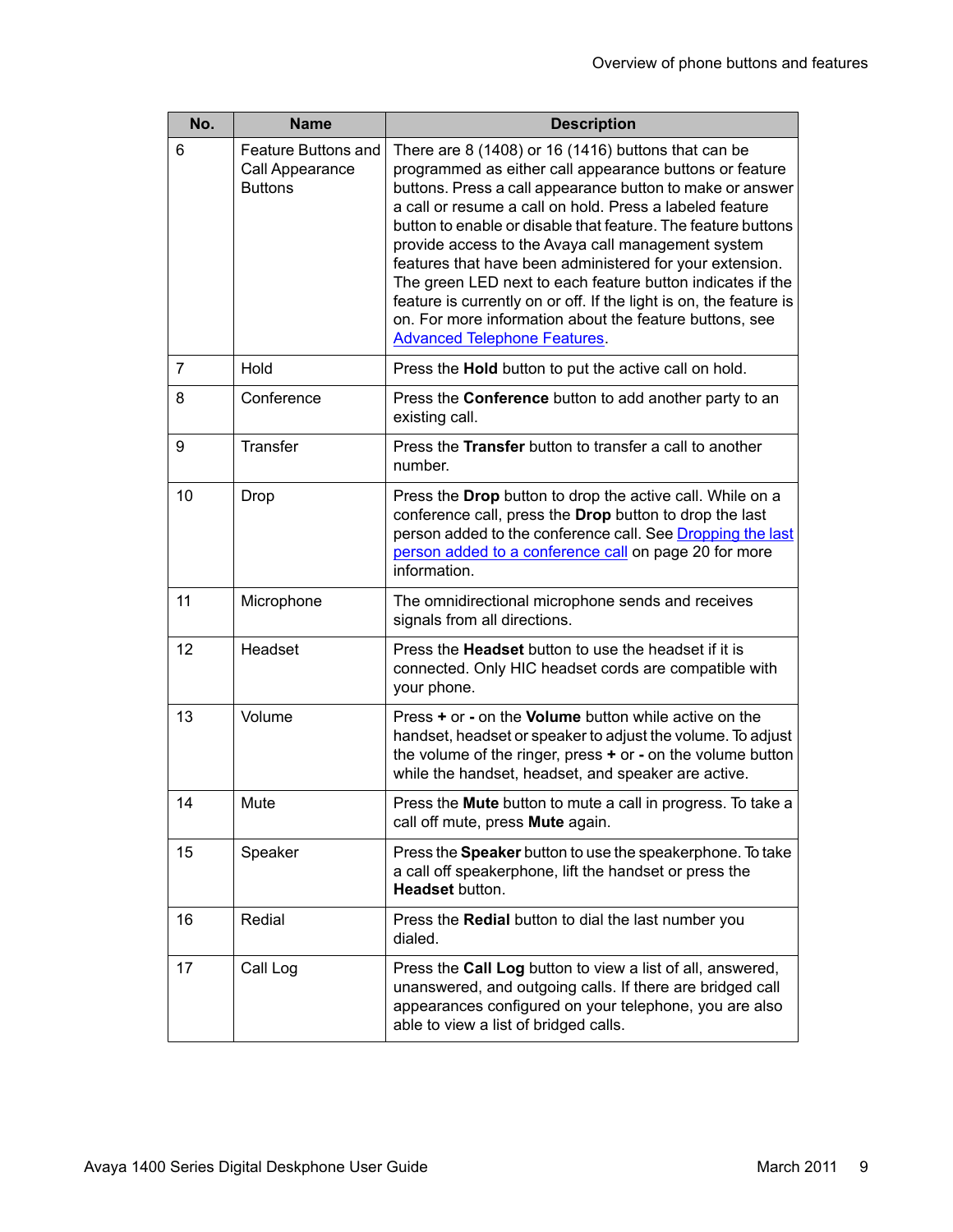<span id="page-9-0"></span>

| No. | <b>Name</b>              | <b>Description</b>                                                                                                                                                                                                                                  |
|-----|--------------------------|-----------------------------------------------------------------------------------------------------------------------------------------------------------------------------------------------------------------------------------------------------|
| 18  | Contacts                 | Press the Contacts button to view the entries in your<br>contact list.                                                                                                                                                                              |
| 19  | Avaya Menu               | Press the A button to access the Avaya menu. The Avaya<br>menu provides options that allow you to perform tasks such<br>as customize telephone settings, configure call logging,<br>select the display language, and verify telephone<br>operation. |
| 20  | Message                  | Press the <b>Message</b> button to connect directly to your voice<br>mail system. This button is illuminated when you have voice<br>mail messages waiting.                                                                                          |
| 21  | <b>Navigation Arrows</b> | Press the up and down navigation arrows to scroll through<br>lists. Press the right and left navigation arrows to navigate<br>between different views of an application, to move the<br>cursor during text input, or to turn an option on or off.   |

# **Description of LEDs**

Each call appearance button and feature button has two LEDs, one green and one red, to indicate the status of the call appearance or feature. The status is identified by whether the LED is on, off, or blinking, as described in the following tables.

#### **Call appearance button LEDs**

| <b>LED</b>               | <b>Description</b>                                                                                                                 |
|--------------------------|------------------------------------------------------------------------------------------------------------------------------------|
| Steady green             | Call appearance is active.                                                                                                         |
| Slow blinking green      | Call appearance is ringing.                                                                                                        |
| Fast blinking green      | Call appearance is on hold.                                                                                                        |
| Very fast blinking green | Conference or Transfer is pending.                                                                                                 |
| Steady red               | Call appearance is selected and will be used when you go off-<br>hook. It remains steady red while you use the call<br>appearance. |
| Off                      | Call appearance is available.                                                                                                      |

#### **Feature button LEDs**

| LED          | <b>Description</b> |
|--------------|--------------------|
| Steady green | Feature is active. |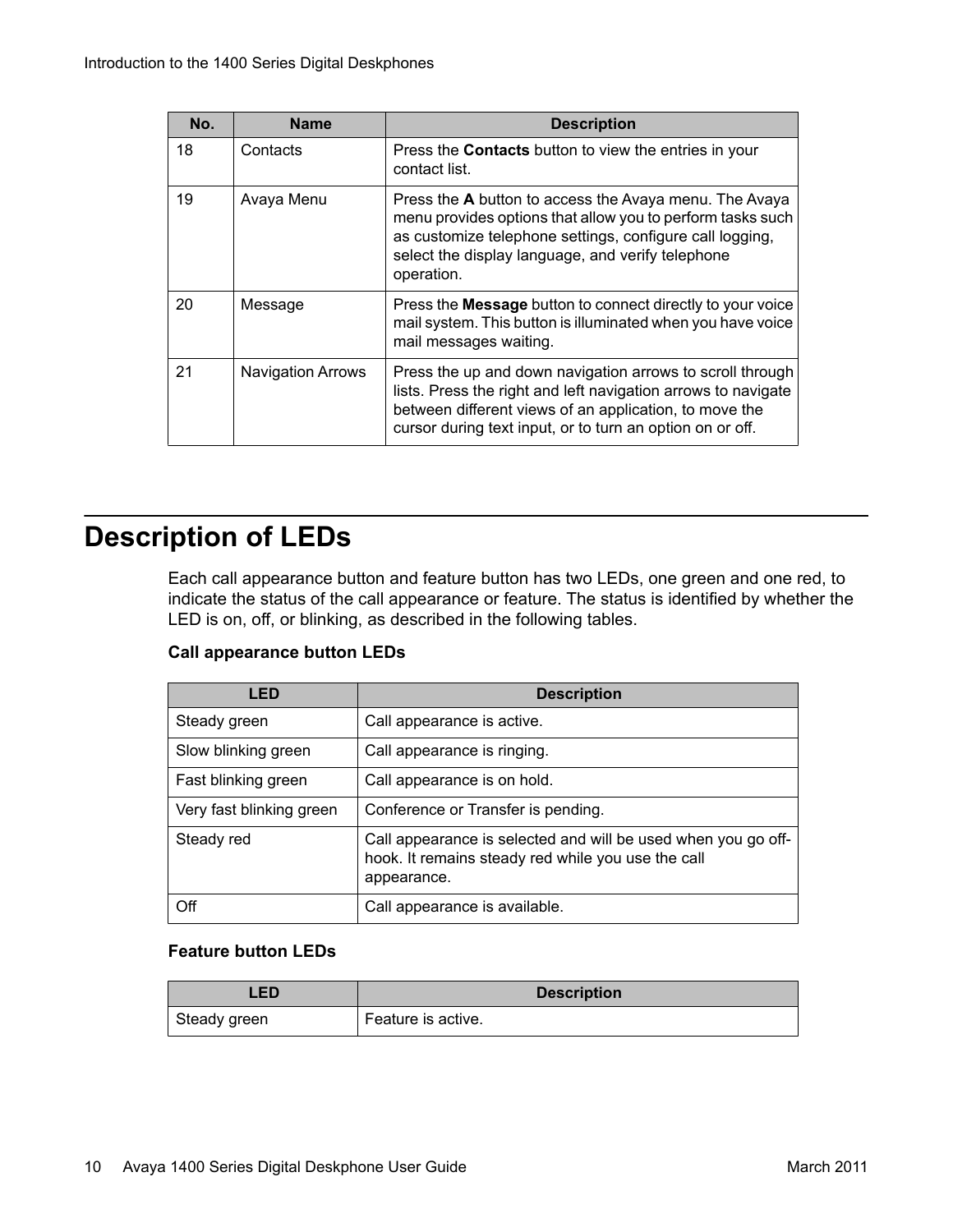<span id="page-10-0"></span>

| LED                 | <b>Description</b>                                                                |
|---------------------|-----------------------------------------------------------------------------------|
| Blinking green      | Feature is pending (request is being processed and not<br>immediately available). |
| <b>Blinking red</b> | Feature is shown on the phone display.                                            |
| Off                 | Feature is not active.                                                            |

## **Navigation tips**

To navigate through the options and features on your telephone display, use the navigation arrows to scroll and the **OK** button to select lines or options.

A navigation icon appears in the telephone display to indicate that you can scroll to more options or information. Use the right and left navigation arrows to go to other screens or to move the cursor right or left when entering text. When you scroll to a line on the display, that line is selected.

The softkey labels change according to the options available for the line you select. The **OK** button is a shortcut for the default action. For example, when you select an entry in your contacts list, pressing the **OK** button places a call to that person.

### **Paper labels**

Next to each call appearance button and feature button is a paper label. The label identifies the call appearance number or the feature that has been programmed on the button by your system administrator. You can remove the labels if you want to change a label or write on a blank one. Printed labels are also available for your telephone. See your system administrator for more information.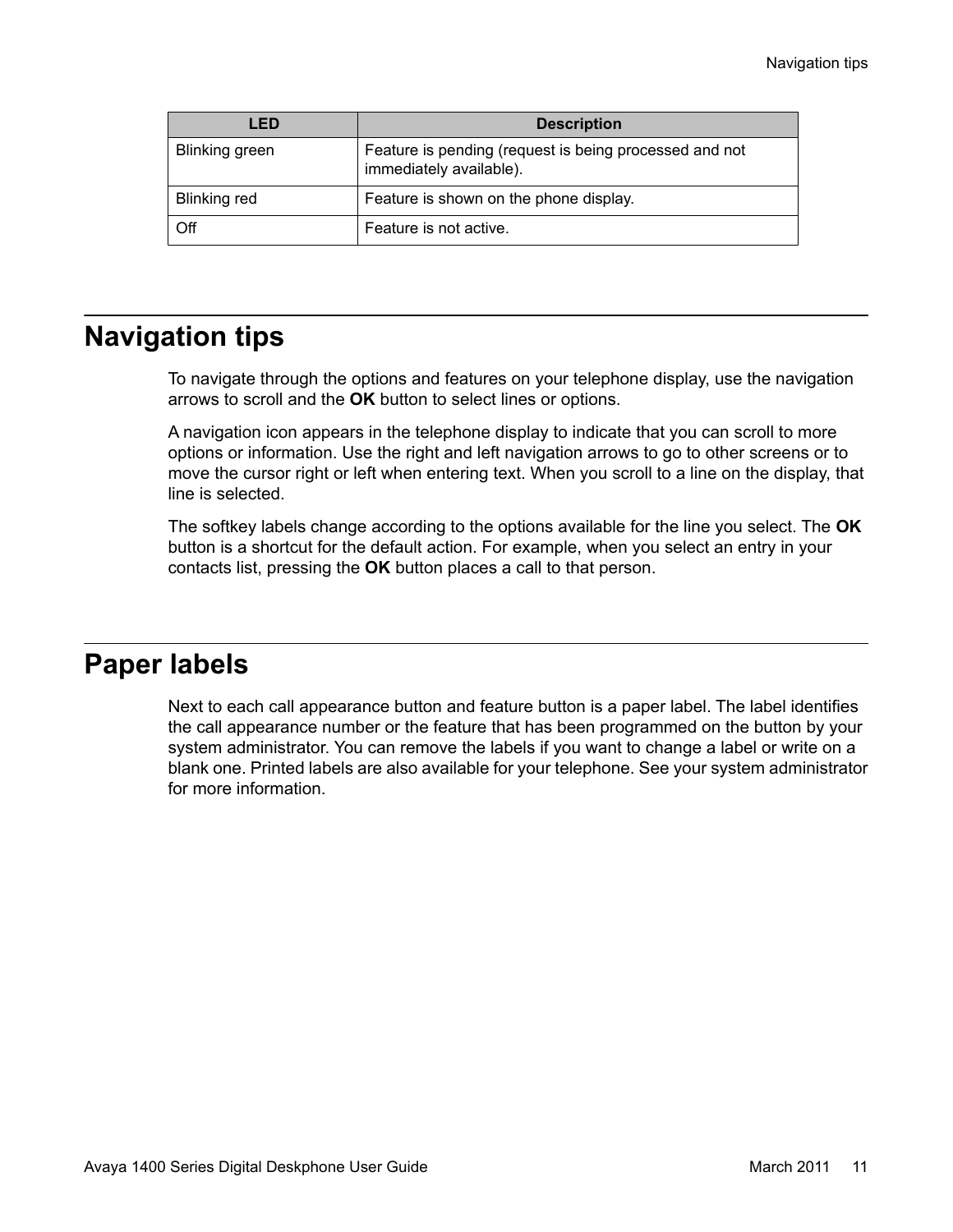Introduction to the 1400 Series Digital Deskphones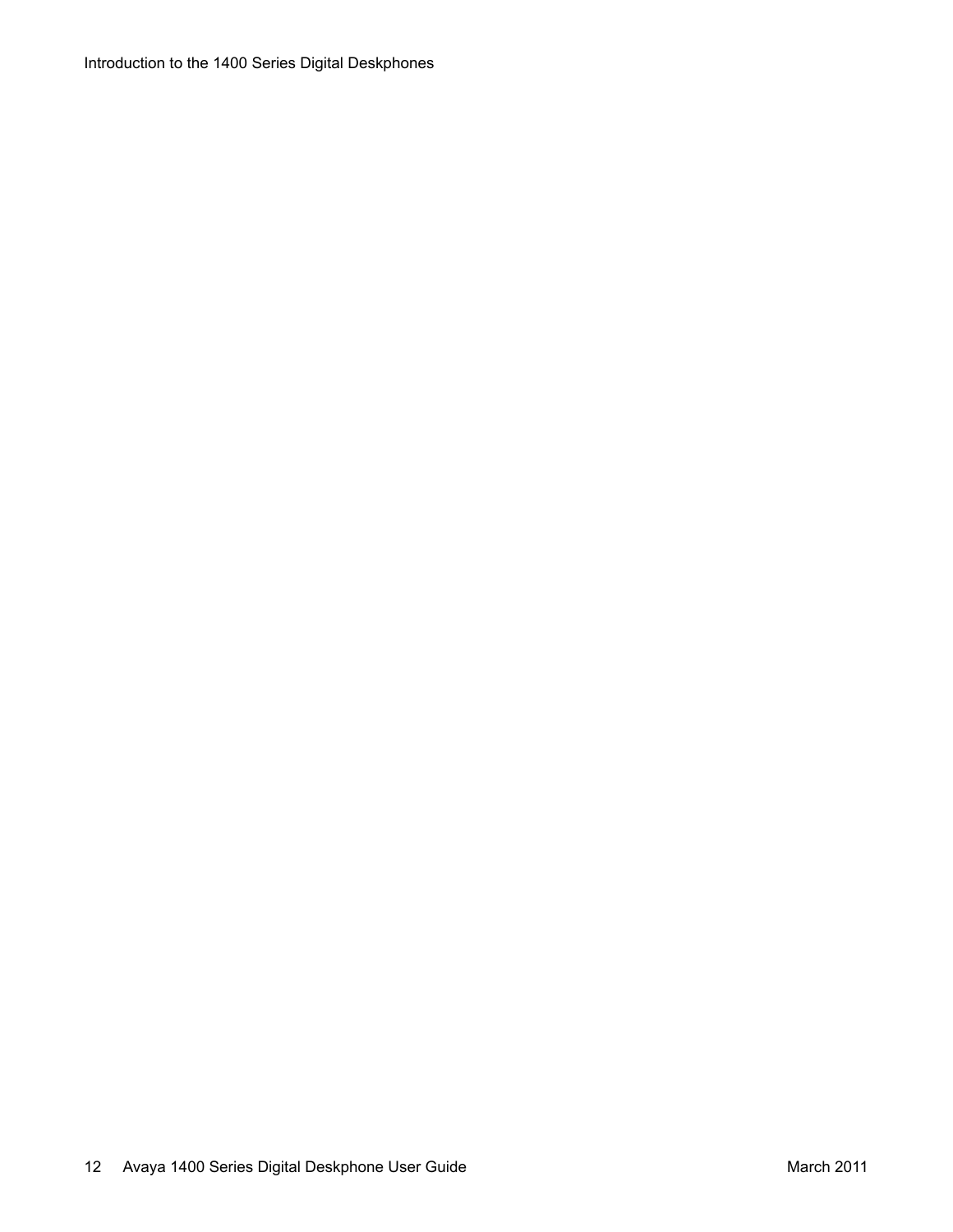# <span id="page-12-0"></span>**Chapter 2: Making calls**

Use the procedures in this chapter to make calls from your telephone.

## **Making a call**

If you are not on a call, simply dial the number you want to call.

- 1. Do one of the following:
	- Lift the handset.
	- Press the **Speaker** button.
	- Press the **Headset** button.
	- Press an available call appearance button.
- 2. Dial the number you want to call.

#### **Redialing a number**

To redial the last number dialed, press the **Redial** button .

# **Calling a person from the contacts list**

- 1. Press the **Contacts** button.
- 2. Locate the contact you want by typing the first letter of the contact's name as it is listed.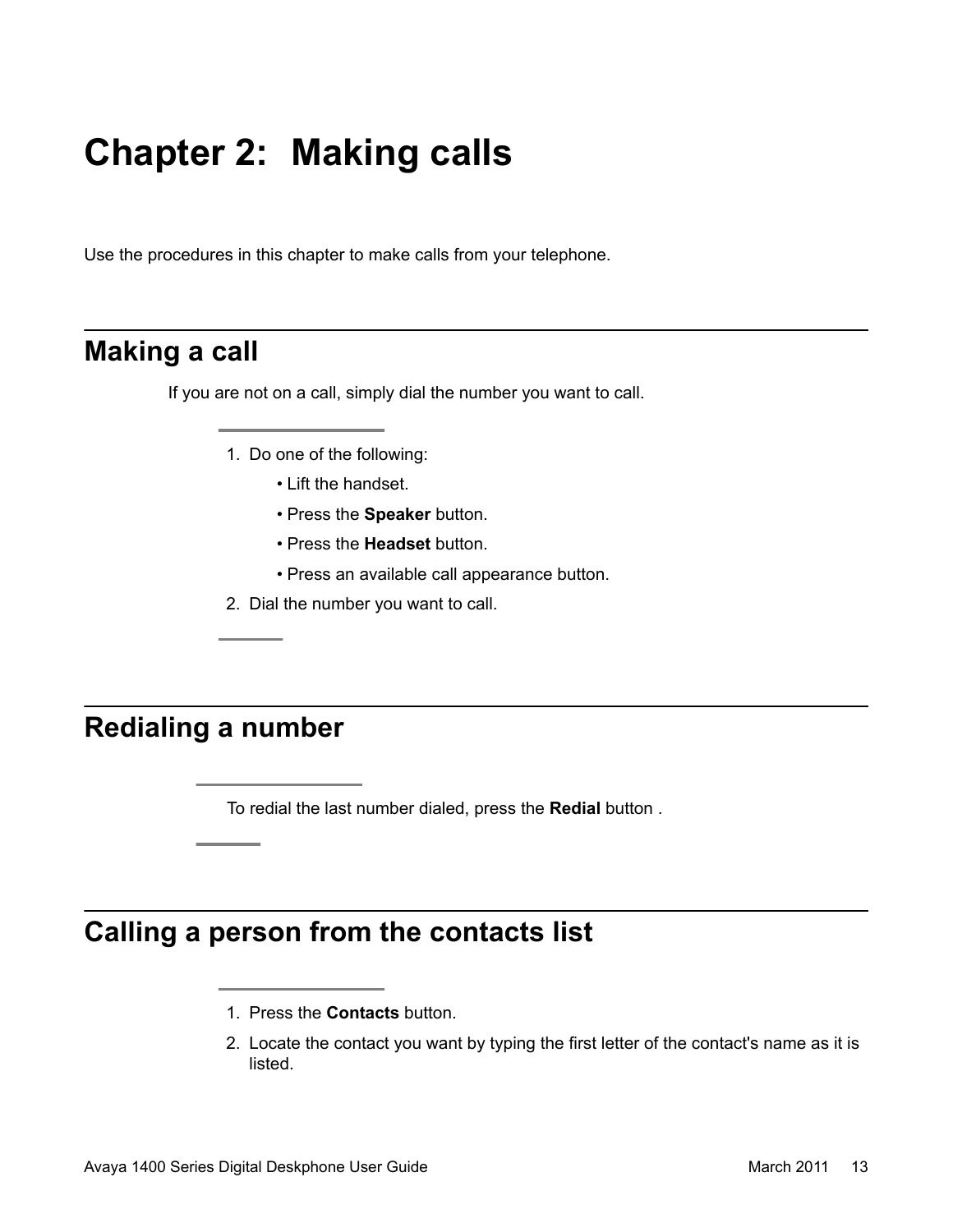<span id="page-13-0"></span>For example, if you added John Smith to your contacts list as "Smith, John" you would type **s**, the first letter of his last name.

- 3. Scroll up or down to select the person or number you want to call.
- 4. Press the **OK** button or the **Call** softkey.

## **Calling a person from the call log**

- 1. Press the **Call Log** button.
- 2. Scroll to the left or right to view a separate list of all calls, unanswered (missed) calls, answered calls, or outgoing calls.
- 3. Scroll up or down to select the person or number you want to call.
- 4. Press the **Call** softkey or the **OK** button.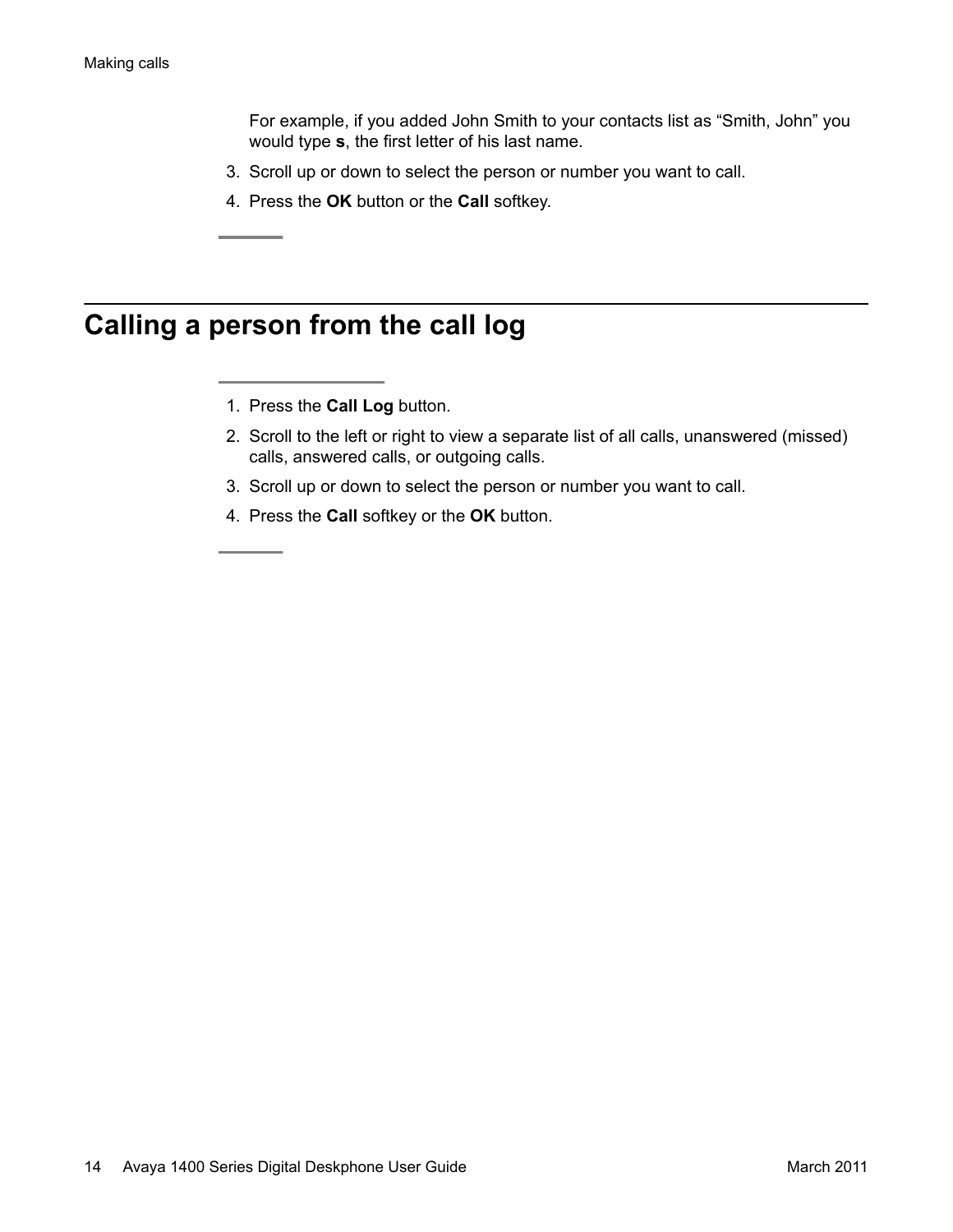# <span id="page-14-0"></span>**Chapter 3: Handling calls**

Use the procedures in this chapter to handle calls from your telephone. This includes procedures such as answering a call, muting a call, and transferring a call.

#### **Answering a call**

When you receive an incoming call, the green LED associated with the call will flash. The incoming call is usually selected automatically. However, if you are already on a call or if you receive more than one incoming call at a time, you may need to select the call you want to answer manually.

- If you are not on another call, do one of the following:
	- Lift the handset.
	- Press the call appearance button whose green LED flashes for the incoming call.
	- Press the **Speaker** button to answer using the speakerphone.
	- Press the **Headset** button to answer using the headset.
	- Press the **ON** button to answer using a wireless headset.
- If you are on another call, press the call appearance button whose green LED flashes for the incoming call.

#### $\bullet$  Note:

If the Auto Hold (Communication Manager) feature is enabled by your system administrator, you can answer another call without first putting an active call on hold. If Auto Hold is not enabled, you must put your active call on hold before answering the incoming call; otherwise, you will drop the active call when you answer the incoming call.

### **Sending an incoming call directly to voicemail**

To send an incoming call directly to voicemail without answering, press the **To Vmail** softkey.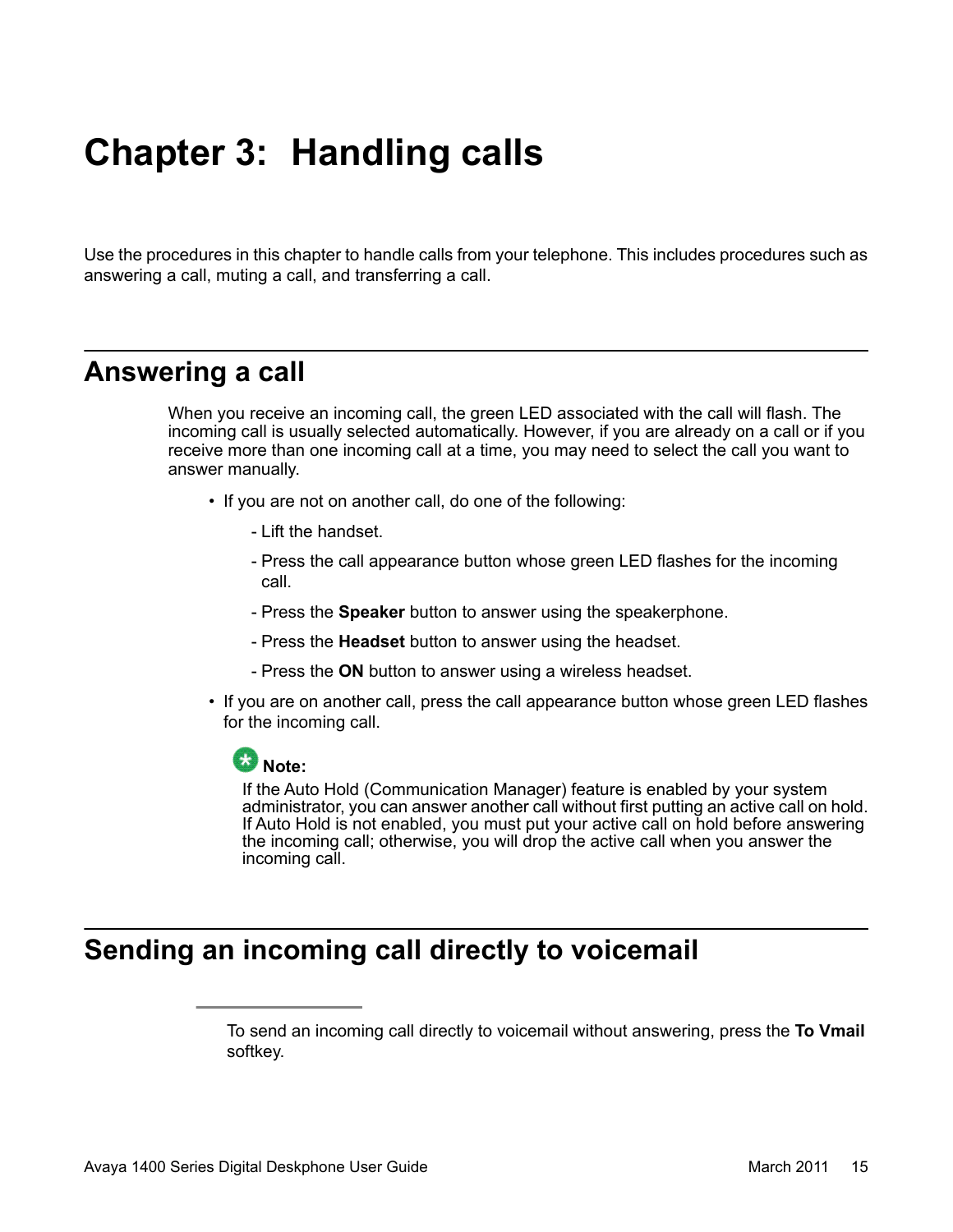<span id="page-15-0"></span>

To send incoming calls directly to voicemail, your voicemail must be administered as the first entry in your coverage path. See your system administrator for more information.

## **Muting a call**

- 1. Press the **Mute** button during a call so that the other person on the call cannot hear you.
- 2. Press the **Mute** button again to unmute the call.



If a call is on mute and you switch between the handset, headset, or speakerphone, the mute will be turned off. When the Mute button light is on, the call is muted.

### **Putting a call on hold**

- 1. To put your active call on hold, press the **Hold** button.
	- The fast blinking green LED next to the call appearance button indicates the call is on hold.
- 2. To resume the call, press the call appearance button for the call on hold.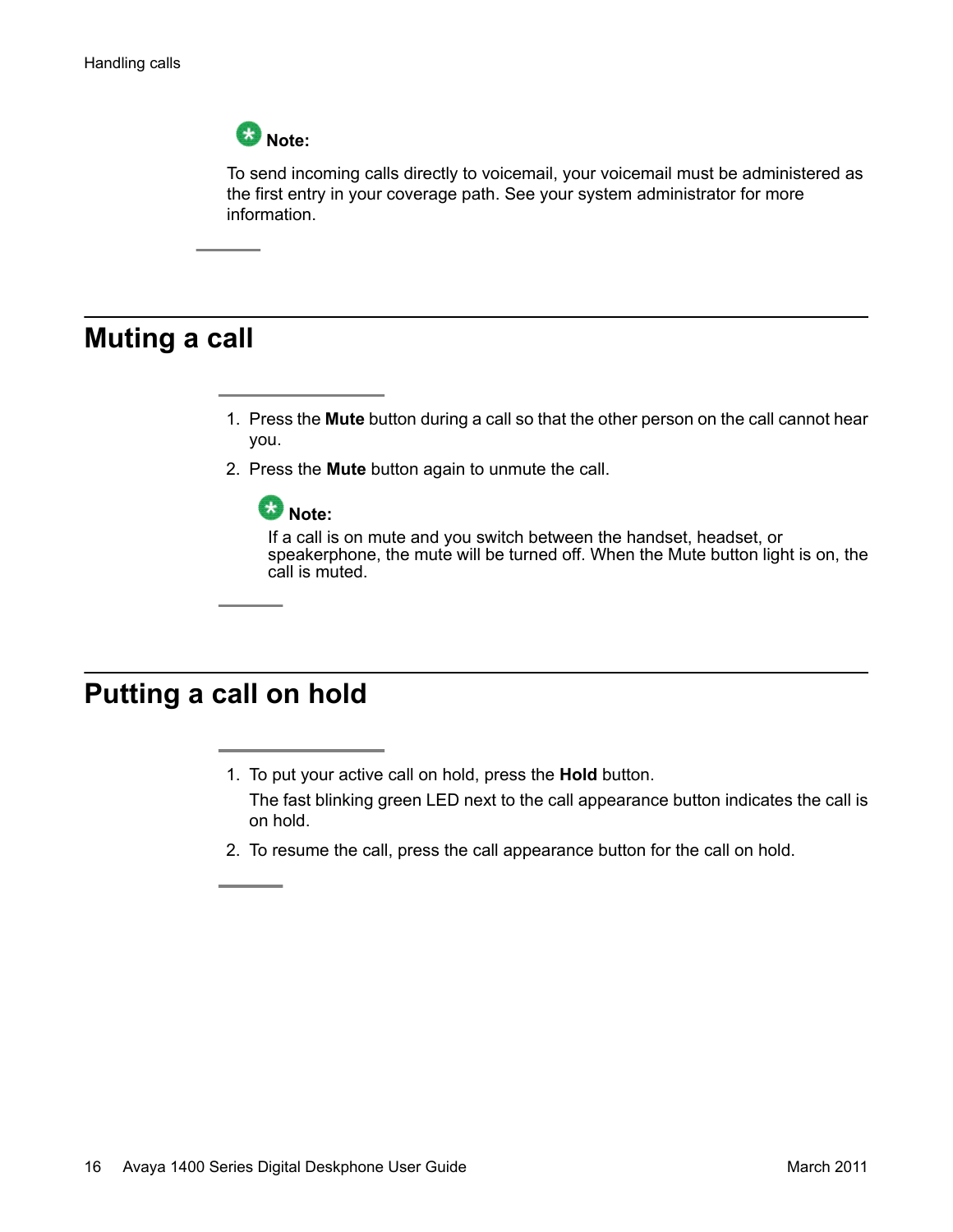# <span id="page-16-0"></span>**Transferring a call**

- 1. If the call you want to transfer is not your active call, press the call appearance button for the call you want to transfer.
- 2. Press the **Transfer** button.

The very fast blinking green LED next to the call appearance button indicates the call is being transferred.

- 3. Do one of the following:
	- Dial the telephone number.
	- Call the person from the contacts list.
	- Call the person from the call log.



To transfer the call to a call that is on hold, press the call appearance button for the call that is on hold.

4. Press the **Transfer** button to transfer the call. Once the transfer is complete, **Transfer completed** appears in the phone display.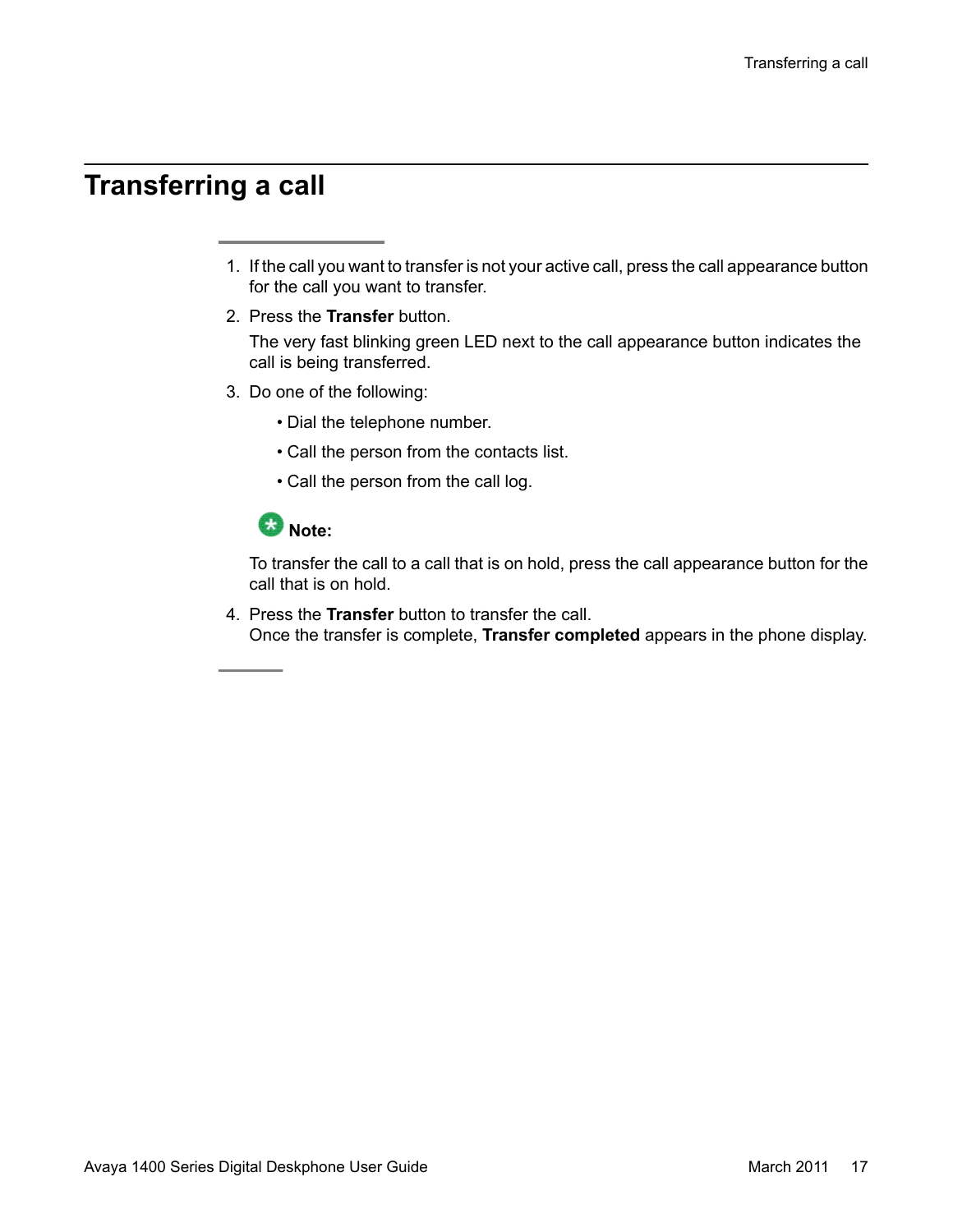Handling calls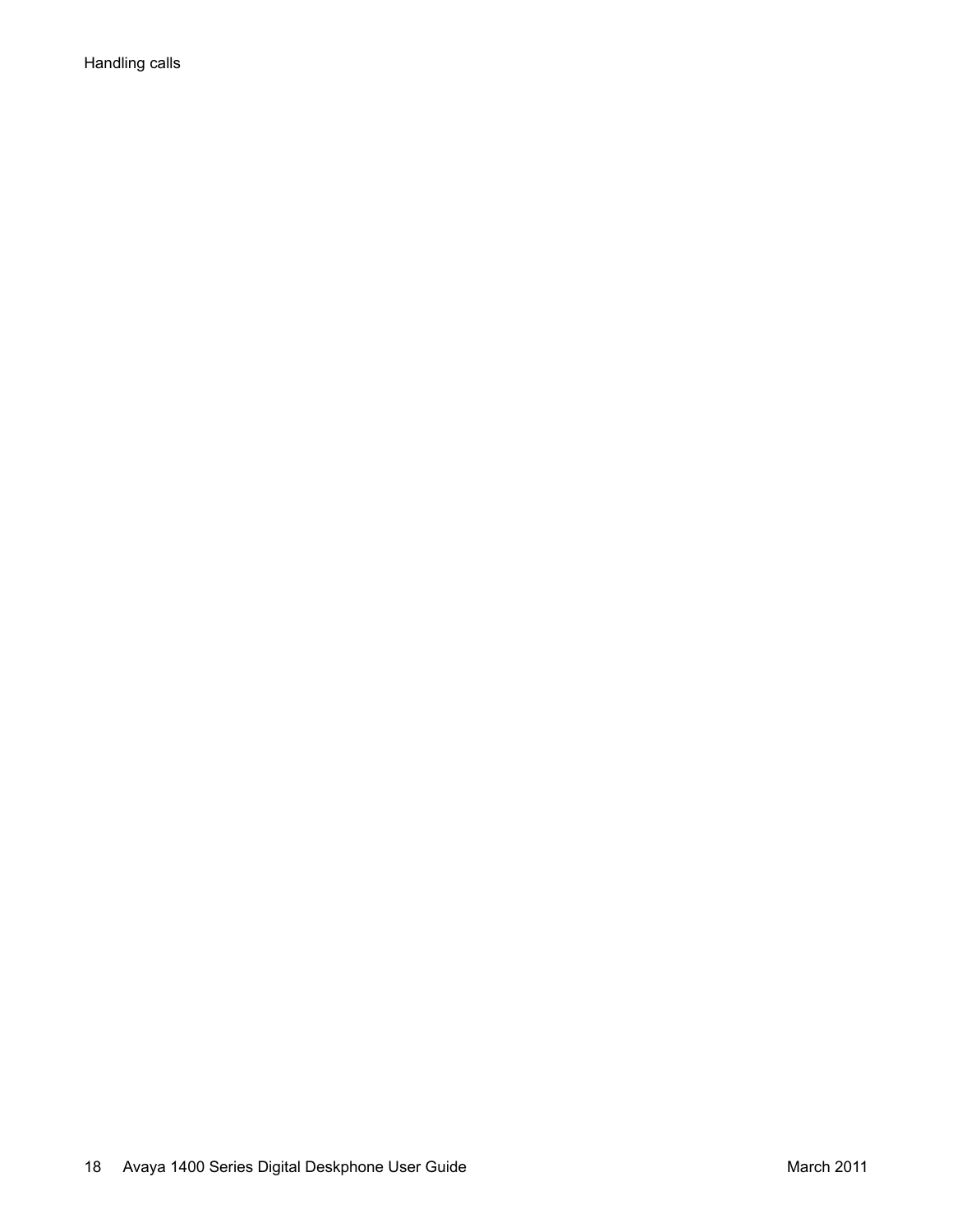# <span id="page-18-0"></span>**Chapter 4: Using the conference feature**

You can use conference calls to speak with up to five people in different locations on the same call. Additional conferencing options may be available through Expanded Meet-Me Conferencing. Contact your system administrator for more information about this feature.

### **Making a conference call**

1. While active on a call, press the **Conference** button.

The very fast blinking green LED next to the call appearance button indicates the call is being conferenced.

- 2. Do one of the following:
	- Dial the telephone number.
	- Call the person from the contacts list.
	- Call the person from the call log.
- 3. Press the **Conference** button to add the person to the existing call.

### **Adding a person on hold to a conference call**

- 1. Select the call appearance button for your active conference call.
- 2. Press the **Conference** button. The active conference call is put on soft hold.
- 3. Press the call appearance button of the call on hold. Be sure not to choose the call appearance button for the call that is on soft hold.
- 4. Press the **Conference** button again to add the person to the conference call.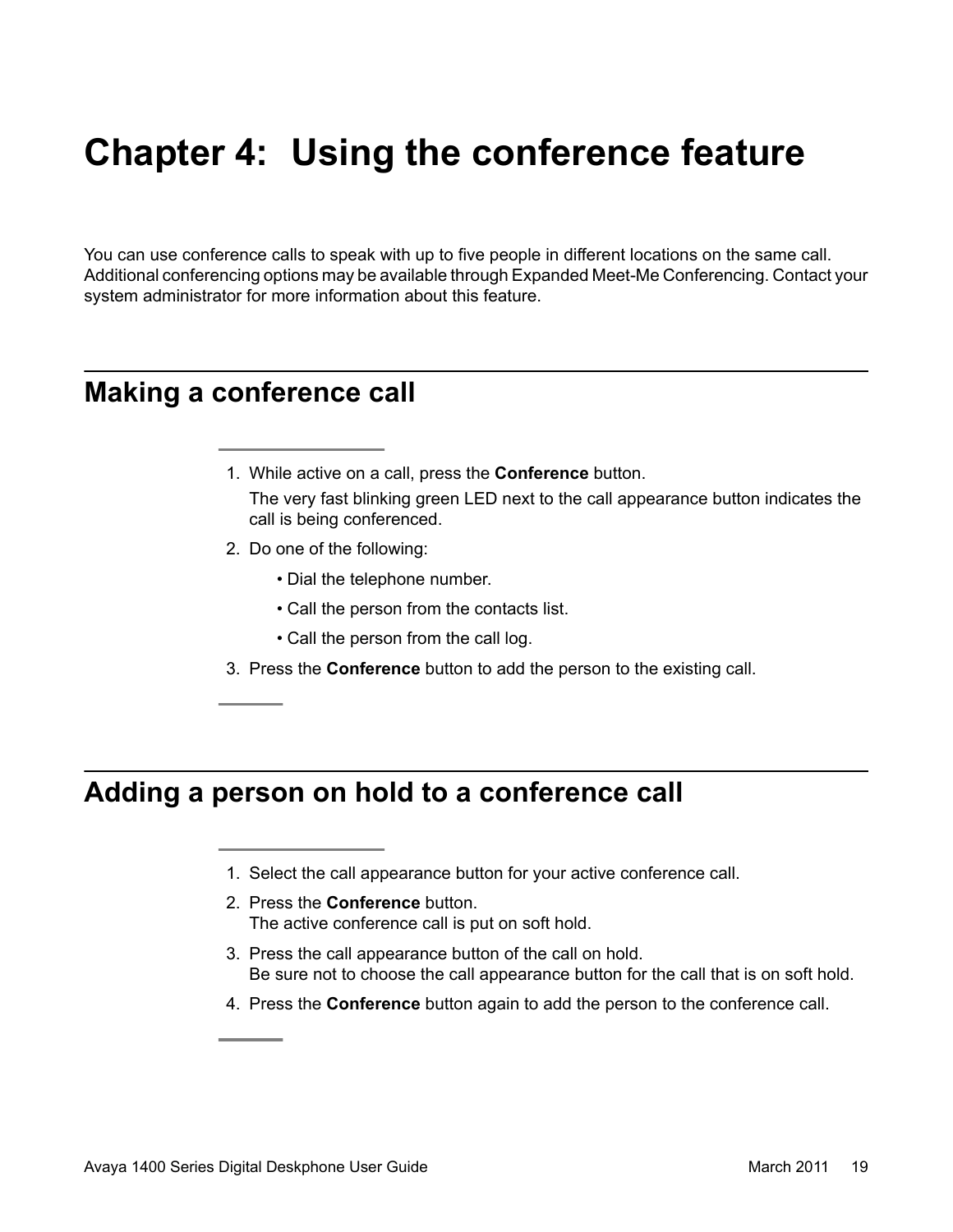# <span id="page-19-0"></span>**Putting a conference call on hold**

When you put a conference call on hold, the other parties can still talk to each other.

- 1. Press the **Hold** button during a conference call. The blinking green LED next to the call appearance button indicates the conference is on hold.
- 2. Press the call appearance button to resume the conference call.

## **Dropping the last person added to a conference call**

While active on a conference call, press the **Drop** button.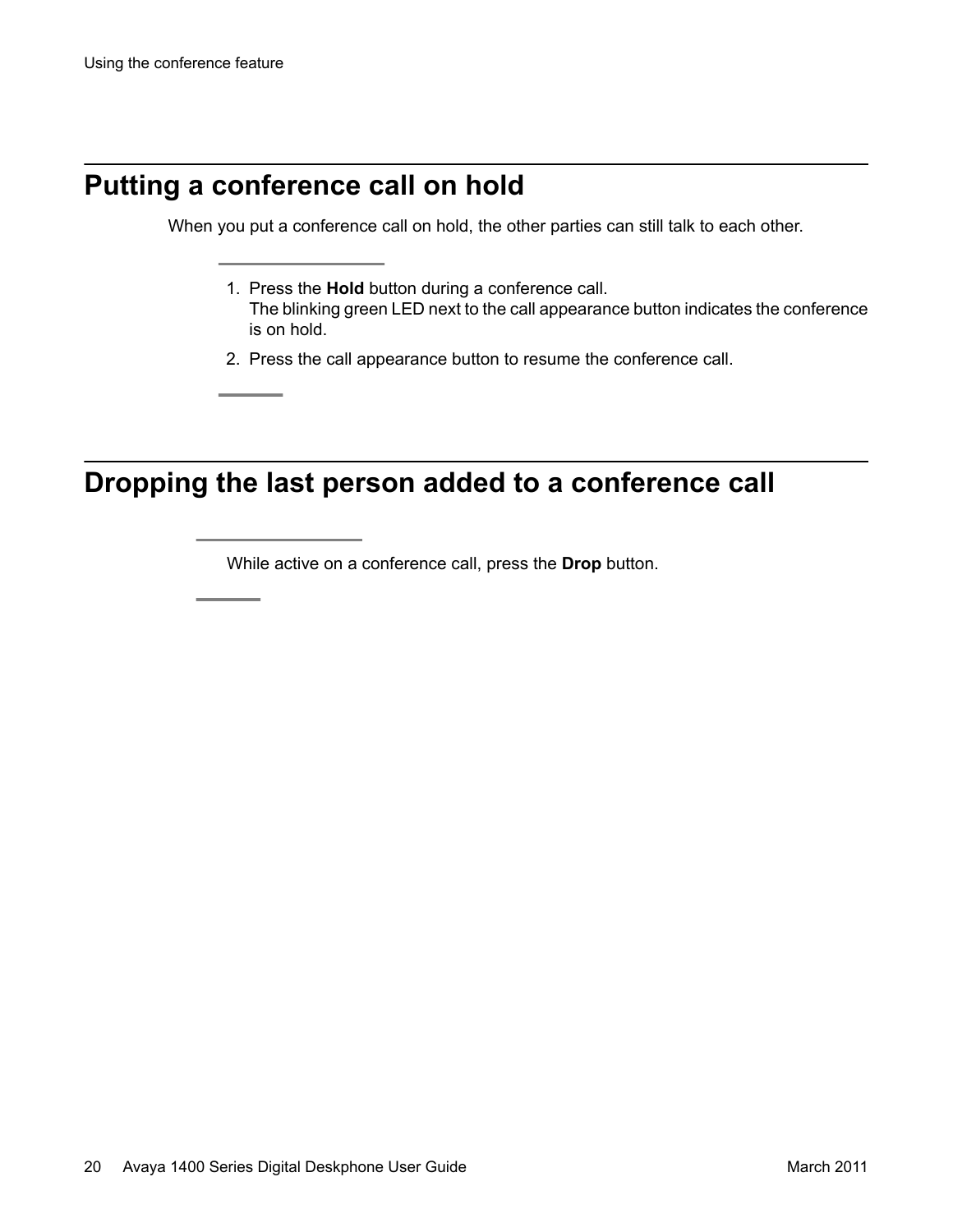# <span id="page-20-0"></span>**Chapter 5: Getting your messages**

Use the **Message** button to connect to your voicemail system. When you have messages waiting, the **Message** button is illuminated. The red light on the upper right corner of your telephone is also illuminated when you have messages waiting. The voicemail system and messaging functions are administered by your system administrator. Contact your system administrator with any questions.

# **Logging into your voicemail**

- 1. To log in to your voicemail, press the **Message** button.
- 2. Follow the voice prompts from your voicemail system.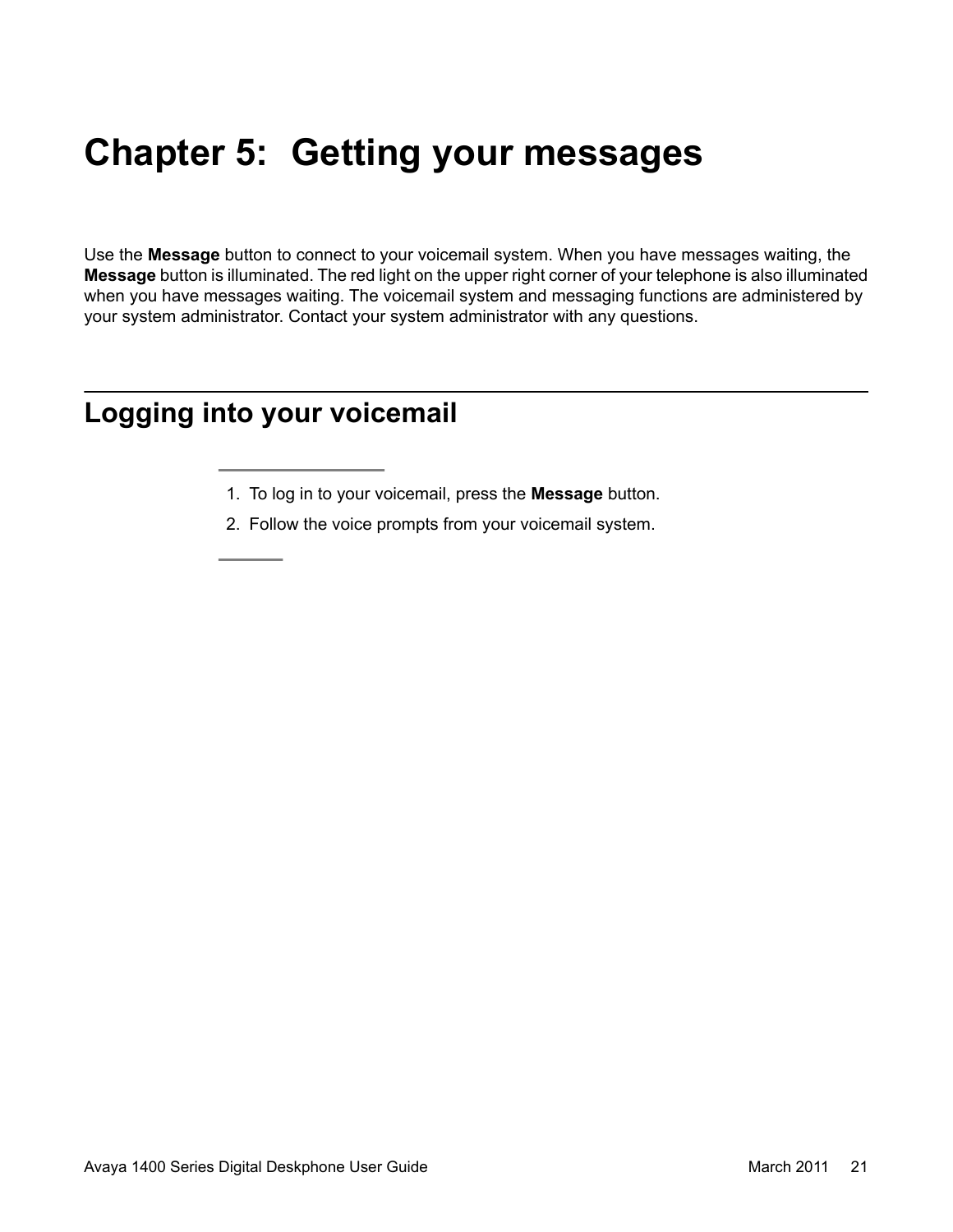Getting your messages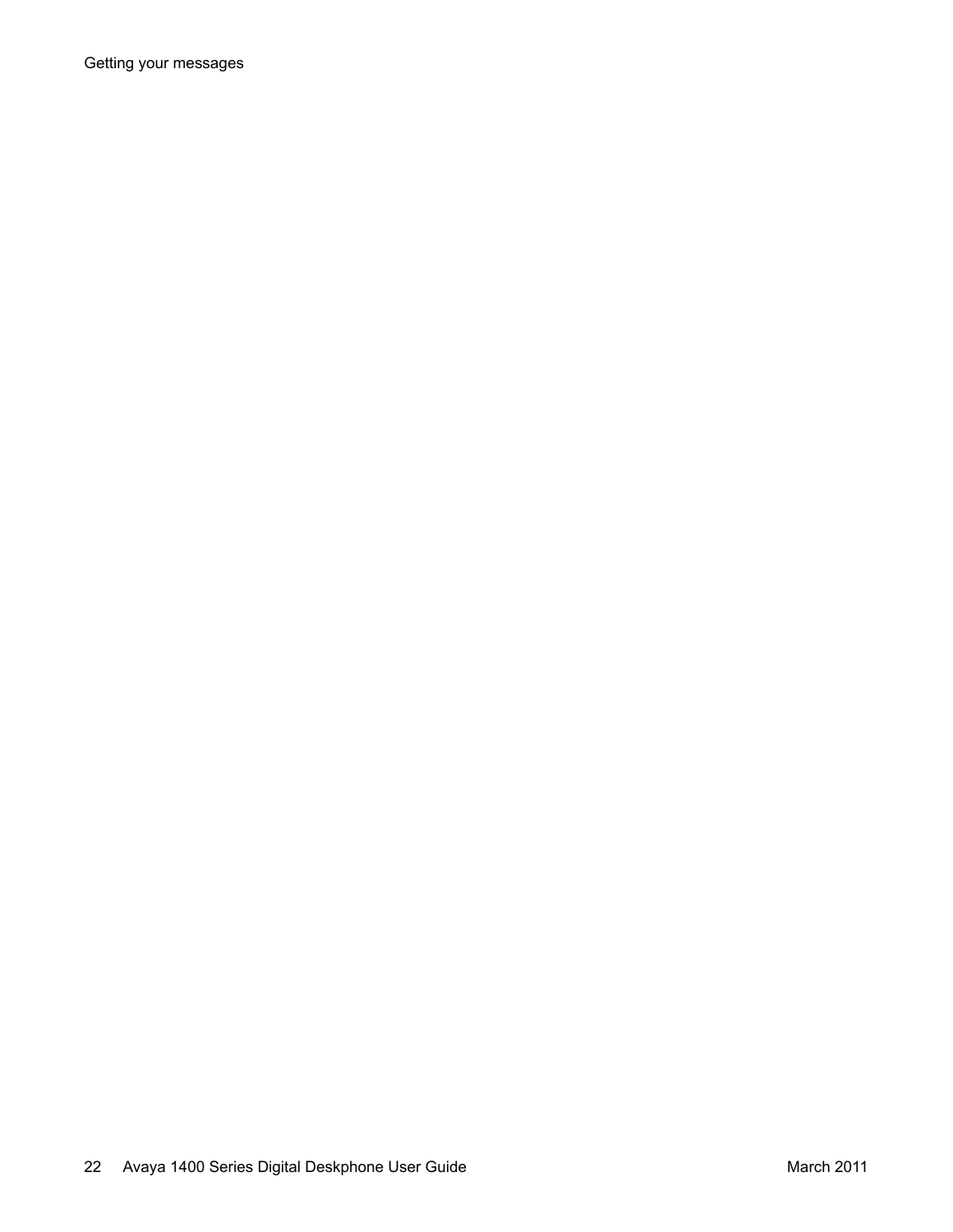# <span id="page-22-0"></span>**Chapter 6: Using bridged call appearances**

In addition to your own call appearances, your phone may show one or more bridged call appearances on the display screen. A bridged call appearance typically belongs to someone else, but bridging allows you to see if that call appearance is in use, answer calls on that appearance, or join a call in progress on that call appearance from your telephone. You can also make outgoing calls on a bridged call appearance when it is not in use.

#### **Answering a call on a bridged call appearance**

Answering a call on a bridged call appearance is basically the same as answering a call on a primary line. If the ringing bridged call appearance is selected, you can answer by picking up the handset or by pressing the **Speaker** or **Headset** button.

To answer a call on a bridged call appearance, press the call appearance button associated with the bridged call appearance.



The ringing bridged call appearance may be selected automatically if there are no other active calls. If you are on another call when a call comes in to a bridged call appearance, you may have to select the ringing bridged call appearance button.

### **Joining a call on a bridged call appearance**

- 1. Scroll to the call in progress that you want to join.
- 2. Press the call appearance button for the bridged call appearance.

#### **Making an outgoing call on a bridged call appearance**

When you make a call on a bridged call appearance, you are using another telephone user's call appearance. The caller ID associated with the call you are making may show the call as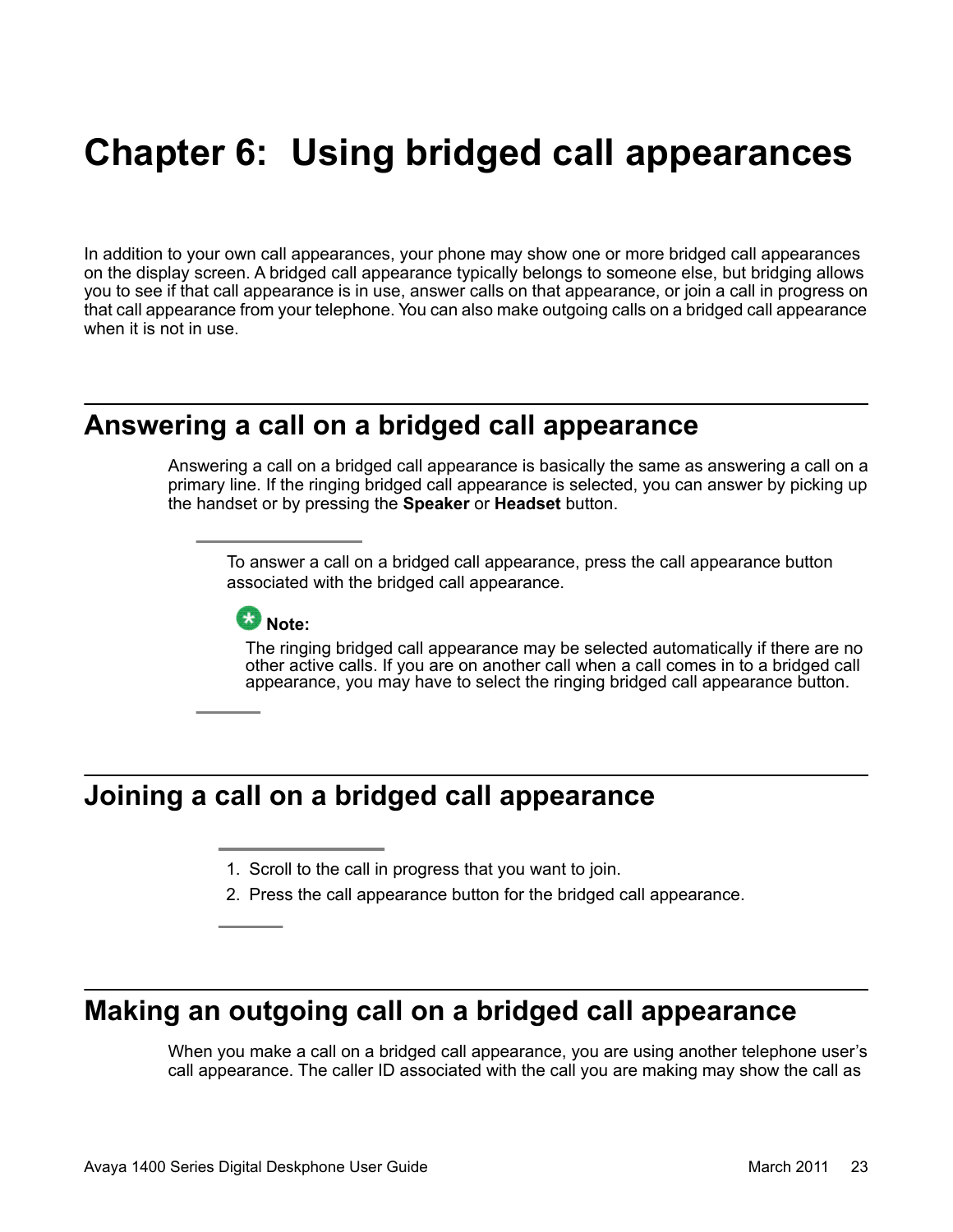coming from you or coming from the person whose call appearance you are using. If you have any questions about how the name or extension displays to the person you are calling, contact your system administrator.

- 1. Press the call appearance button associated with the bridged call appearance.
- 2. Do one of the following:
	- Dial the telephone number.
	- Call the person from the contacts list.
	- Call the person from the call log.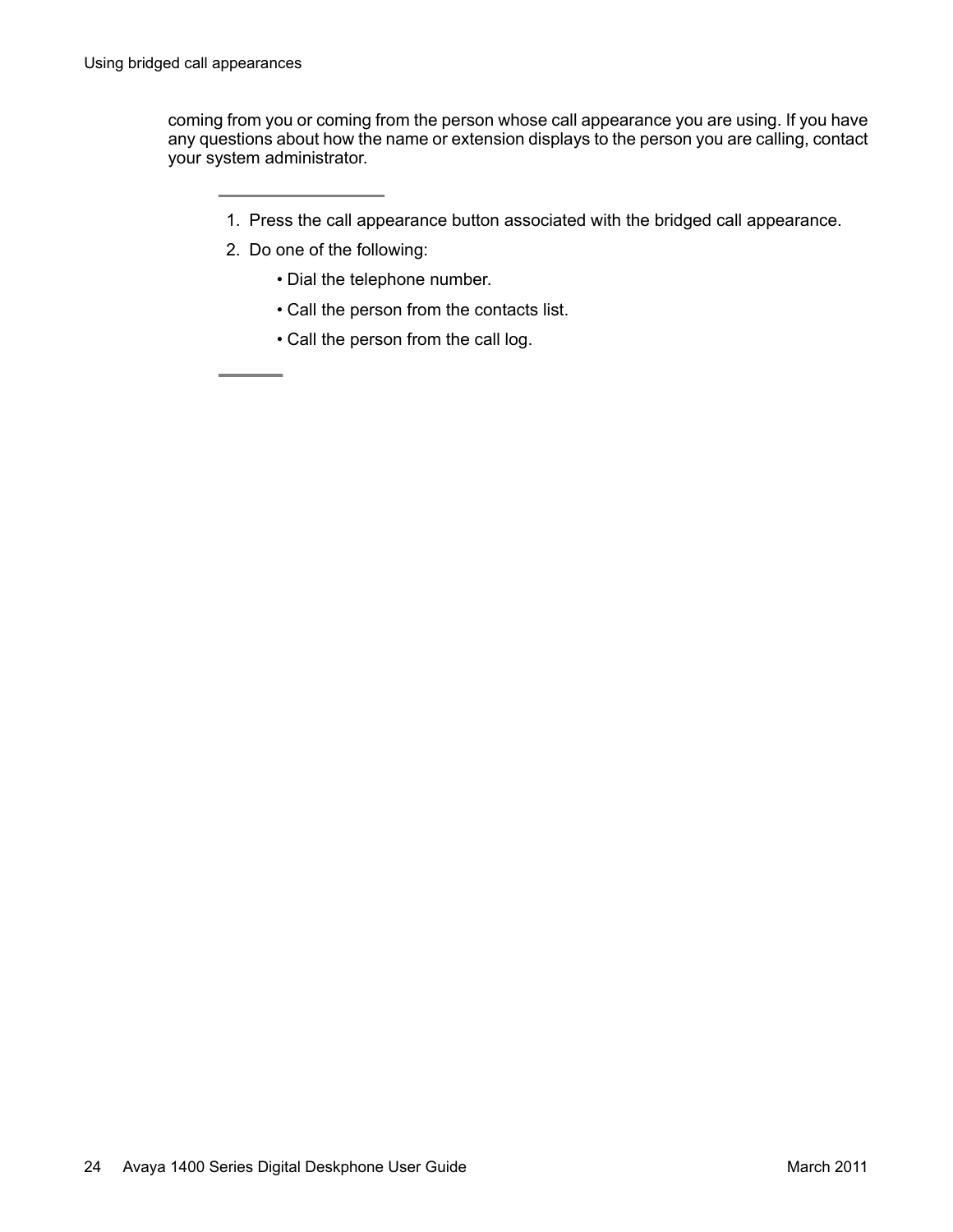# <span id="page-24-0"></span>**Chapter 7: Using the contacts feature**

You can save up to 100 names and telephone numbers. For additional information, see [Calling a person](#page-12-0) [from the contacts list](#page-12-0) on page 13.

### **Viewing contact details**

- 1. Press the **Contacts** button.
- 2. Scroll to the contact you want to view.
	- Names are listed alphabetically by last name. To return to the top of the list, press the **Contacts** button again.
- 3. Do one of the following:
	- For the 1416 telephone, press the **Details** softkey to see the contact name and number.
	- For the 1408 telephone, press the **Details** softkey to see the contact number, and then scroll down to see the contact name.

#### **Adding a new contact**

1. Press the **Contacts** button.

#### **Note:**

If this is the first contact you are adding, skip step 2.

2. Press the **More** softkey.

If the **More** softkey is not displayed and this is not your first contact, press the **Contacts** button again.

- 3. Press the **New** softkey.
- 4. Enter the name using the dialpad. To enter characters using the dialpad: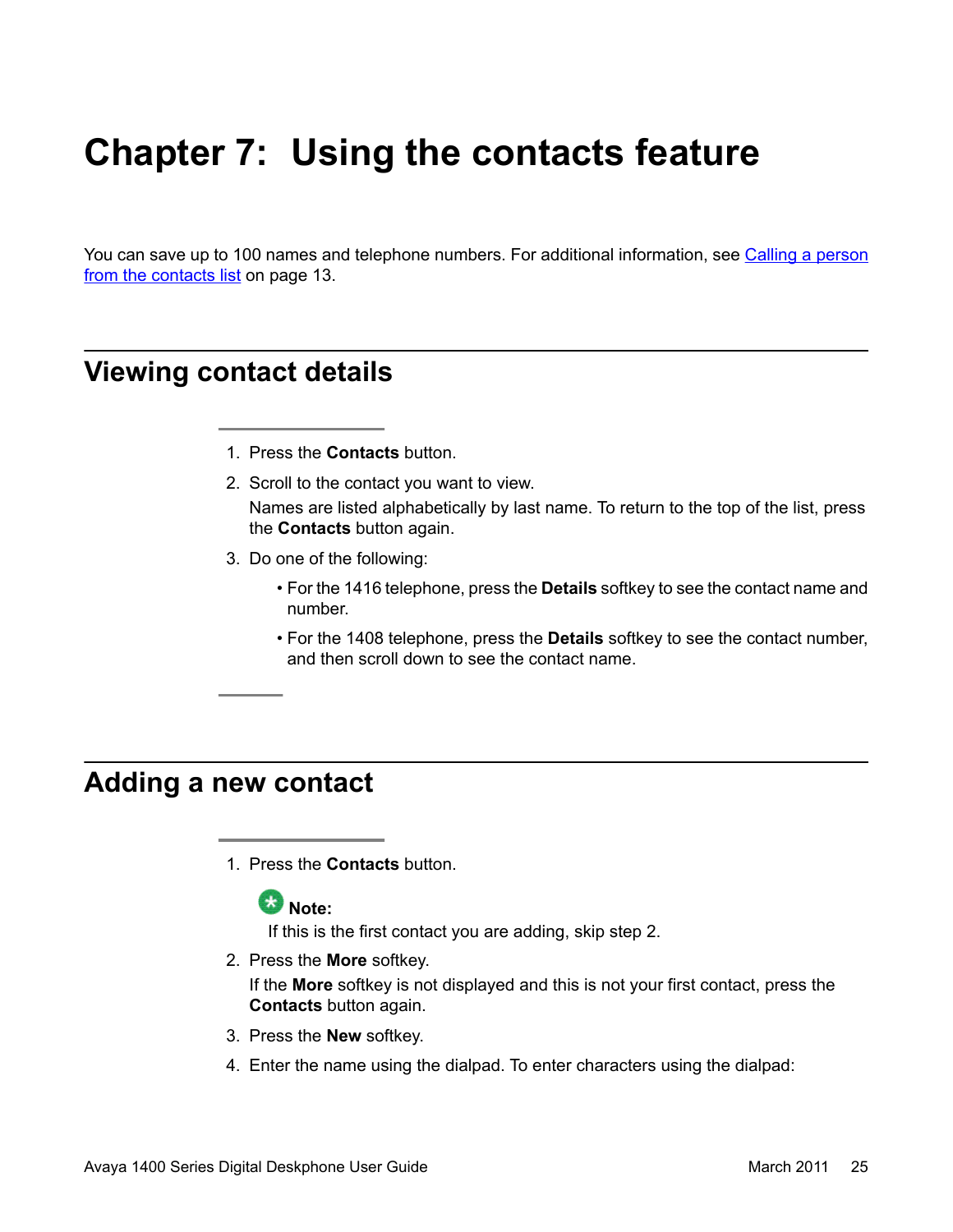- <span id="page-25-0"></span>• Press the number key that corresponds to the letter or number you want to enter until the letter or number is displayed.
- If the characters are on the same key, pause before entering the next character.
- To enter a space, press **0**.
- Enter remaining letters or numbers.
- Press **Bksp** to delete the last character.



If you want to remove a letter, number, space, or symbol that is in the middle of the text you entered, use the left and right navigation arrows to place your cursor after the character you want to remove. Once your cursor is in the correct position, press **Bksp** to remove the character to the left of the cursor.

- 5. Press the **OK** button or the **OK** softkey.
- 6. Enter the telephone number as you would if you were dialing it directly.
- 7. Press the **Save** softkey or the **OK** button.

#### **Editing a contact**

- 1. Press the **Contacts** button.
- 2. Scroll to the contact you want to edit.
- 3. Press the **More** softkey.
- 4. Press the **Details** softkey.
- 5. Press the **Edit** softkey.
- 6. Scroll up or down to choose the field you want to edit.
- 7. Use the dialpad and softkeys to make changes to the contact information.
- 8. Press the **Save** softkey or the **OK** button to save your changes.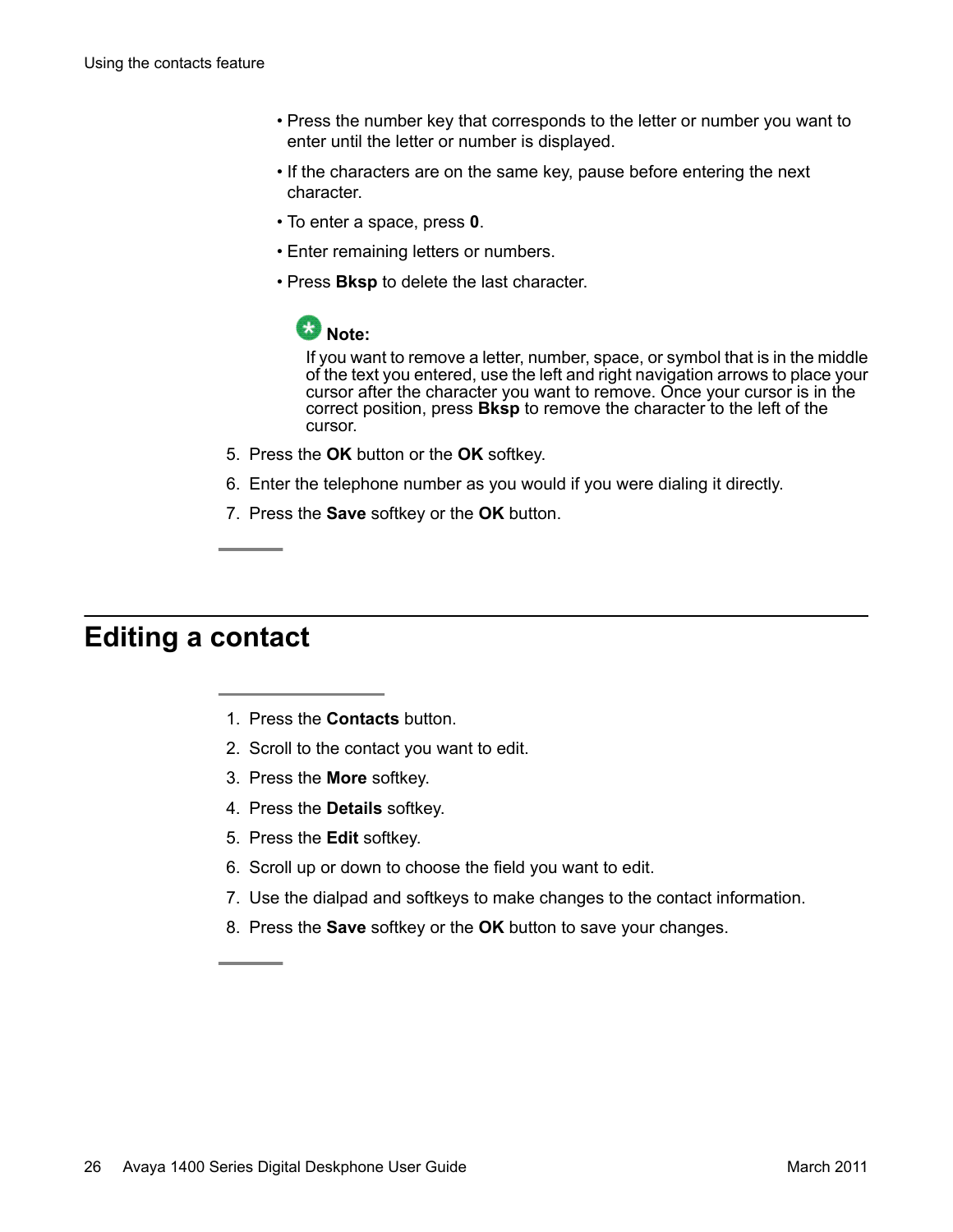### <span id="page-26-0"></span>**Deleting a contact**

- 1. Press the **Contacts** button.
- 2. Scroll to the contact you want to delete.
- 3. Press **More** > **Delete**.
- 4. Press the **Delete** softkey again to confirm.



If you press the **Cancel** softkey prior to pressing the **Delete** softkey, your contact information will not be removed.

# **Adding an entry from the call log to your contacts list**

- 1. Press the **Call Log** button.
- 2. Scroll to the number you want to add to your contacts list.
- 3. Press the **Details** softkey.
- 4. Press the **+Contact** softkey. If your contacts list is full, the **+Contact** softkey is not displayed.
- 5. To edit the name or number, scroll up or down and edit as appropriate.
- 6. Press the **Save** softkey or the **OK** button.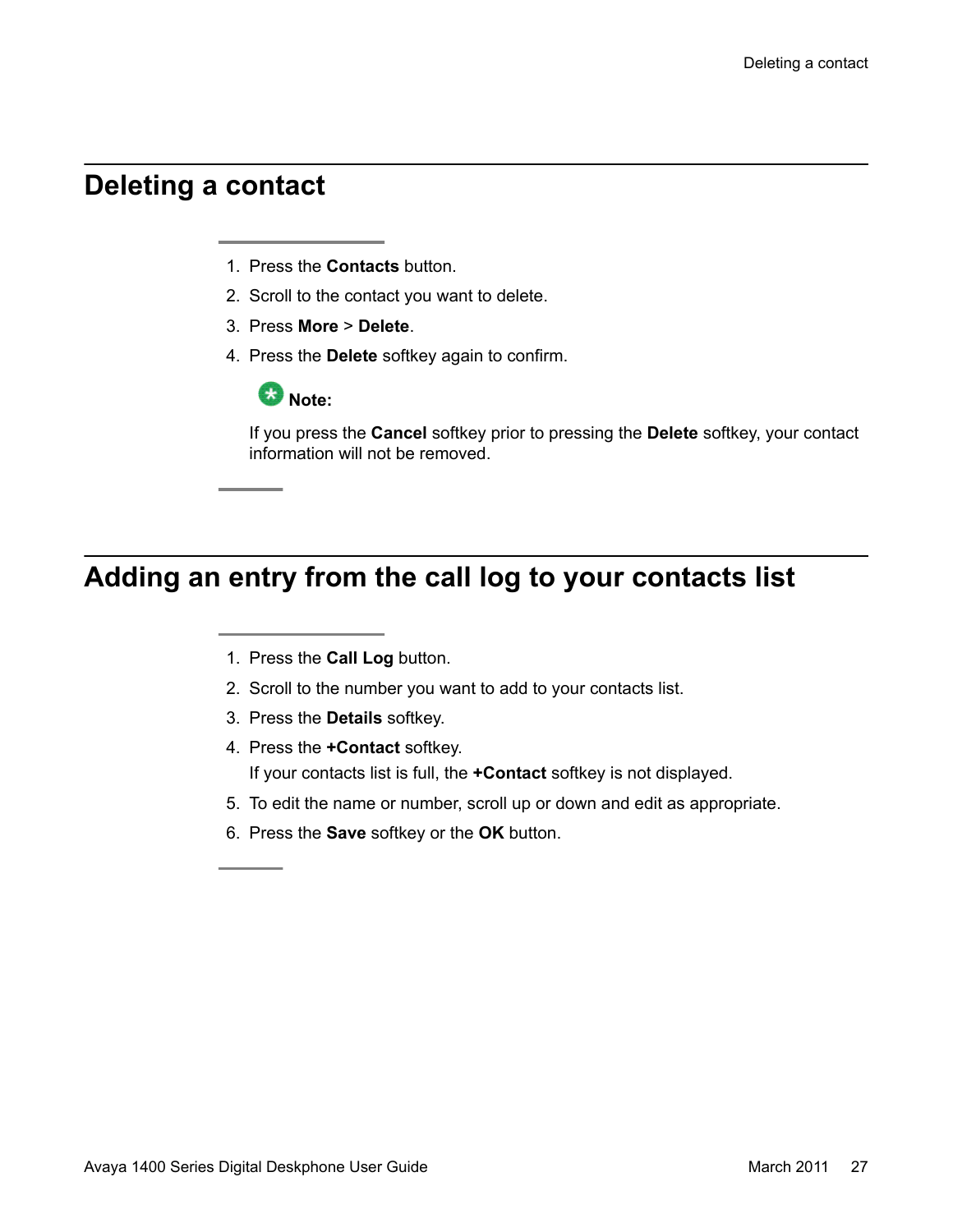Using the contacts feature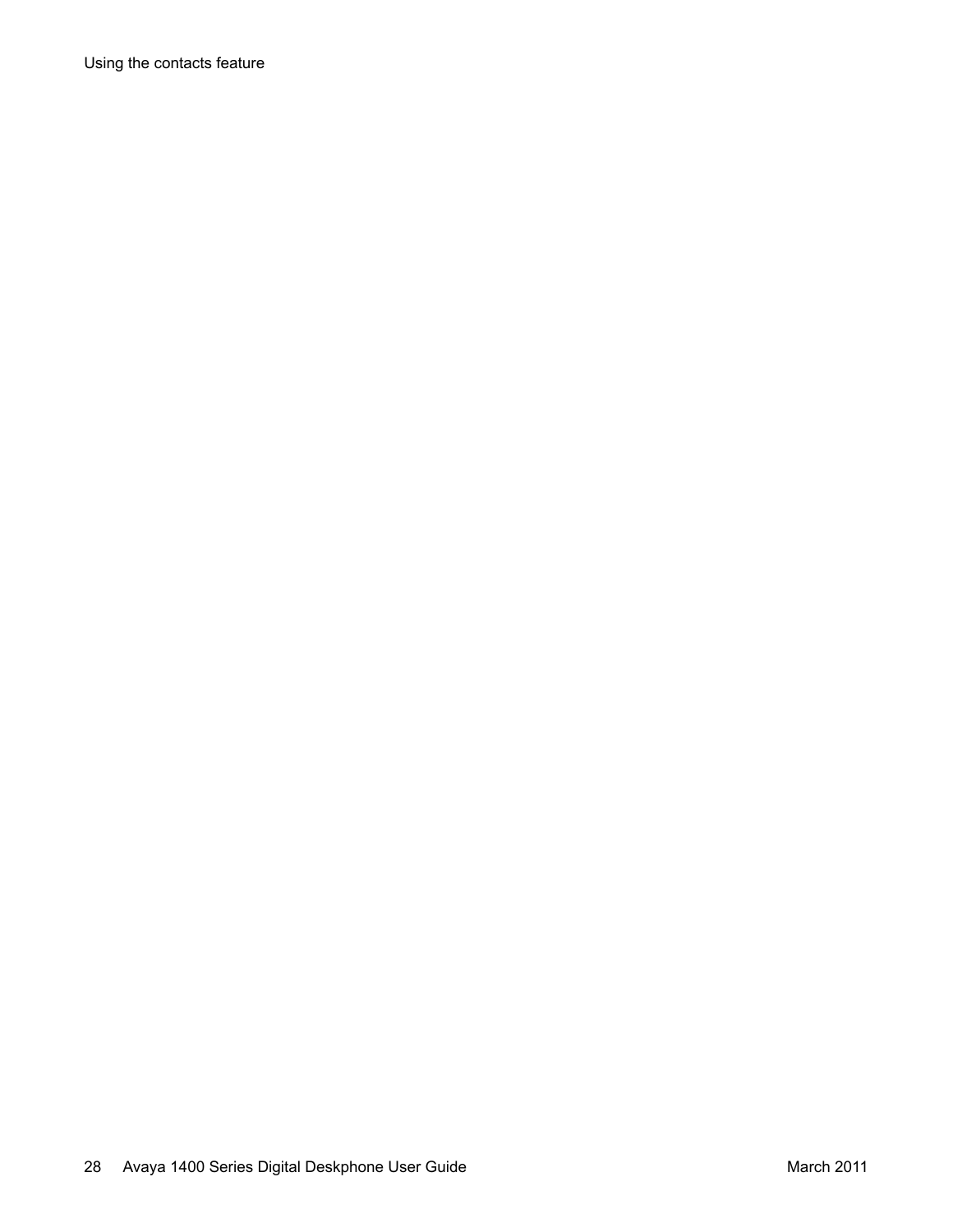# <span id="page-28-0"></span>**Chapter 8: Using the call log feature**

You can use the call log to view separate lists of your answered, unanswered, outgoing, or bridged calls. See [Setting the call logging feature](#page-30-0) on page 31 for information about turning call logging on and off for different call types.

#### **Viewing the call log**

1. Press the **Call Log** button.

You can go to the top of the list by pressing the **Call Log** button again.

2. Scroll to the right or left to view separate lists of answered, unanswered, outgoing, or bridged calls.

# **Viewing call log details**

- 1. Press the **Call Log** button.
- 2. Scroll to the number you want to view.
- 3. Do one of the following:
	- For the 1416 telephone, press the **Details** softkey to view the time, date, and duration of the call.
	- For the 1408 telephone, press the **Details** softkey to view the name. Then scroll down one line at a time to view the number, date and time, and duration of the call.
- 4. Press the **Back** softkey to return to the list view.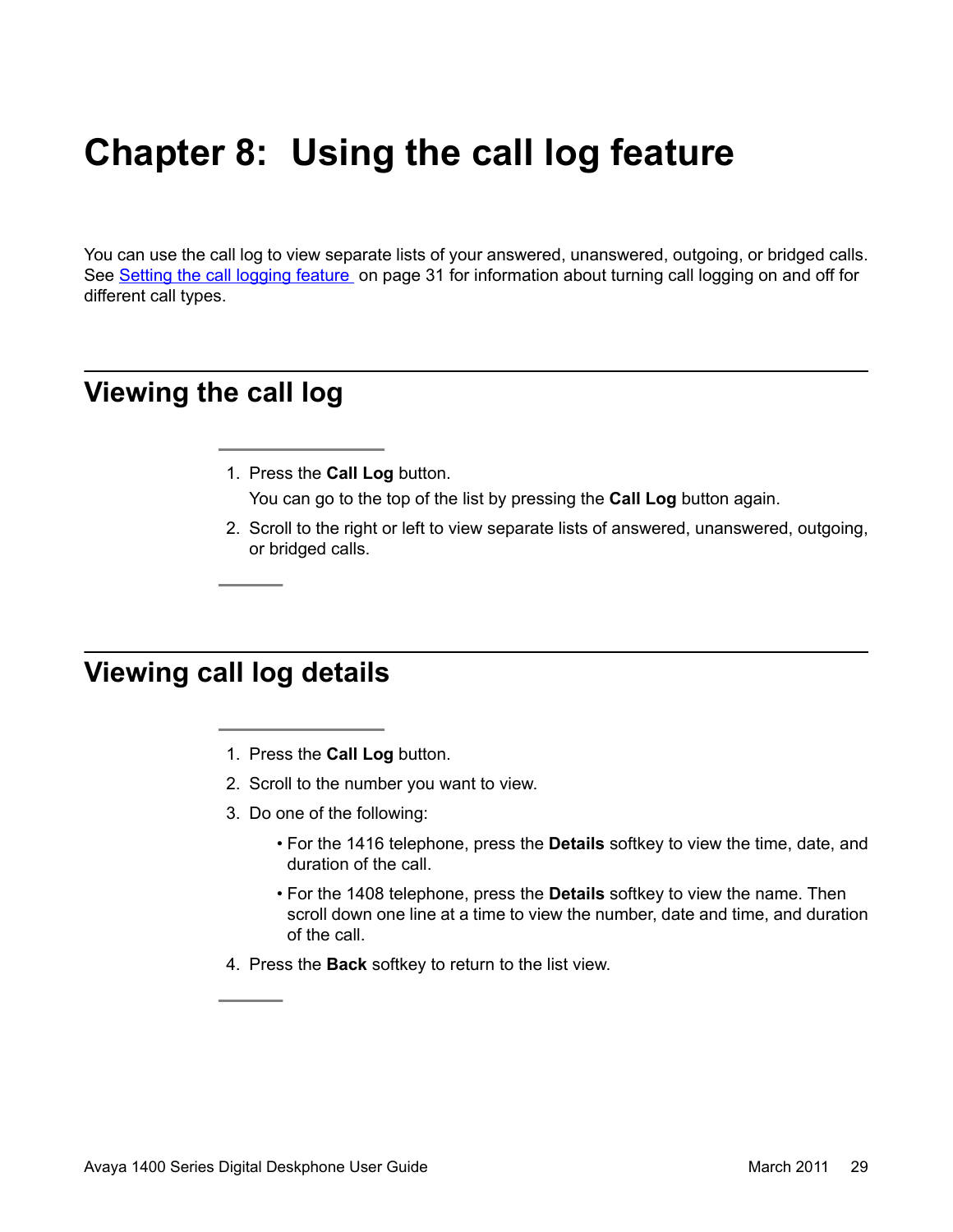# <span id="page-29-0"></span>**Adding an entry from the call log to your contacts list**

- 1. Press the **Call Log** button.
- 2. Scroll to the number you want to add to your contacts list.
- 3. Press the **Details** softkey.
- 4. Press the **+Contact** softkey. If your contacts list is full, the **+Contact** softkey is not displayed.
- 5. To edit the name or number, scroll up or down and edit as appropriate.
- 6. Press the **Save** softkey or the **OK** button.

## **Removing an entry from the call log**

- 1. Press the **Call Log** button.
- 2. Select the number you want to delete.
- 3. Press **More** > **Delete**.
- 4. Press the **Delete** softkey again to confirm.

### **Clearing all entries from a call log list**

Clearing all entries from the call log deletes all of the entries for the specific list you are viewing. For example, if you are viewing the Outgoing calls list, only outgoing calls are deleted from the call log . You are also able to clear all calls from the entire call log.

- 1. Press the **Call Log** button.
- 2. To delete entries from a specific list:
	- a. Select the list whose entries you want to delete.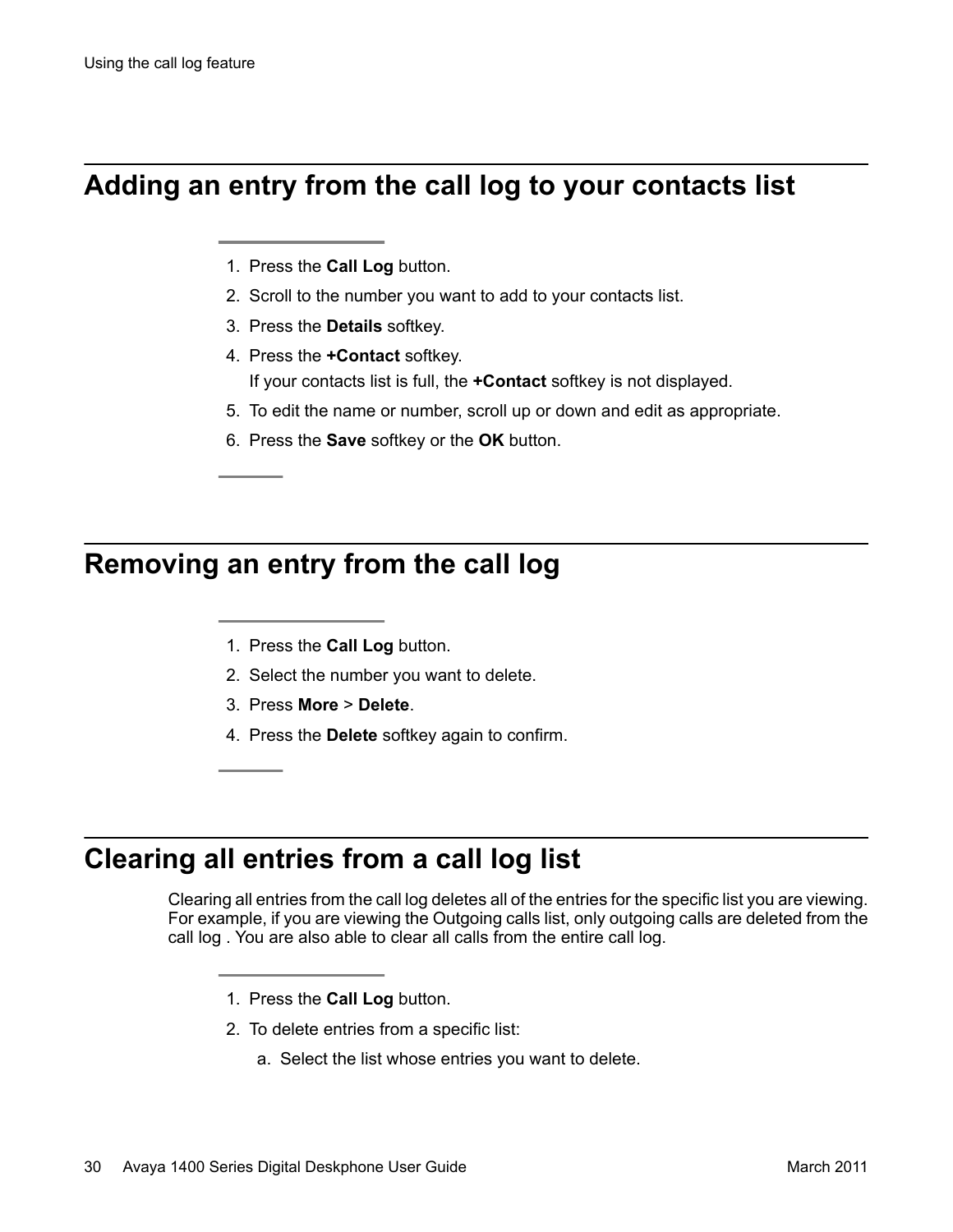- <span id="page-30-0"></span>b. Press **More** > **Del All** to delete all of the entries in the list you are viewing.
- c. Press the **Del All** softkey again to confirm.
- 3. To delete all entries in the entire call log:
	- a. Press **More** > **Del All** to delete all entries.
	- b. Press the **Del All** softkey again to confirm.

## **Setting the call logging feature**

You can set the call logging feature to log answered, unanswered, outgoing, or bridged calls. The option to log bridged calls is available only if your telephone is configured with bridged call appearances. You can turn call logging on or off for any of these call types.

- 1. Press the **A** button.
- 2. Scroll to **Application**.
- 3. Press the **Select** softkey or the **OK** button.
- 4. To turn the Log-Answered option on or off:
	- a. With **Log-Answered** displayed, press the **On/Off** softkey, the **OK** button, or the right or left navigation arrow to turn Log-Answered on or off. When set to **On**, all answered calls are stored in the call log .
	- b. Press the **Done** softkey to save your changes.
- 5. To turn the Log-Unanswered option on or off:
	- a. Scroll to **Log-Unanswered**.
	- b. Press the **On/Off** softkey, the **OK** button, or the right or left navigation arrow to turn Log-Un-answered on or off.

When set to **On**, all unanswered calls are stored in the call log .

- c. Press the **Done** softkey to save your changes.
- 6. To turn the Log-Outgoing option on or off:
	- a. Scroll to **Log-Outgoing**.
	- b. Press the **On/Off** softkey, the **OK** button, or the right or left navigation arrow to turn Log-Outgoing on or off.

When set to **On**, all outgoing calls are stored in the call log .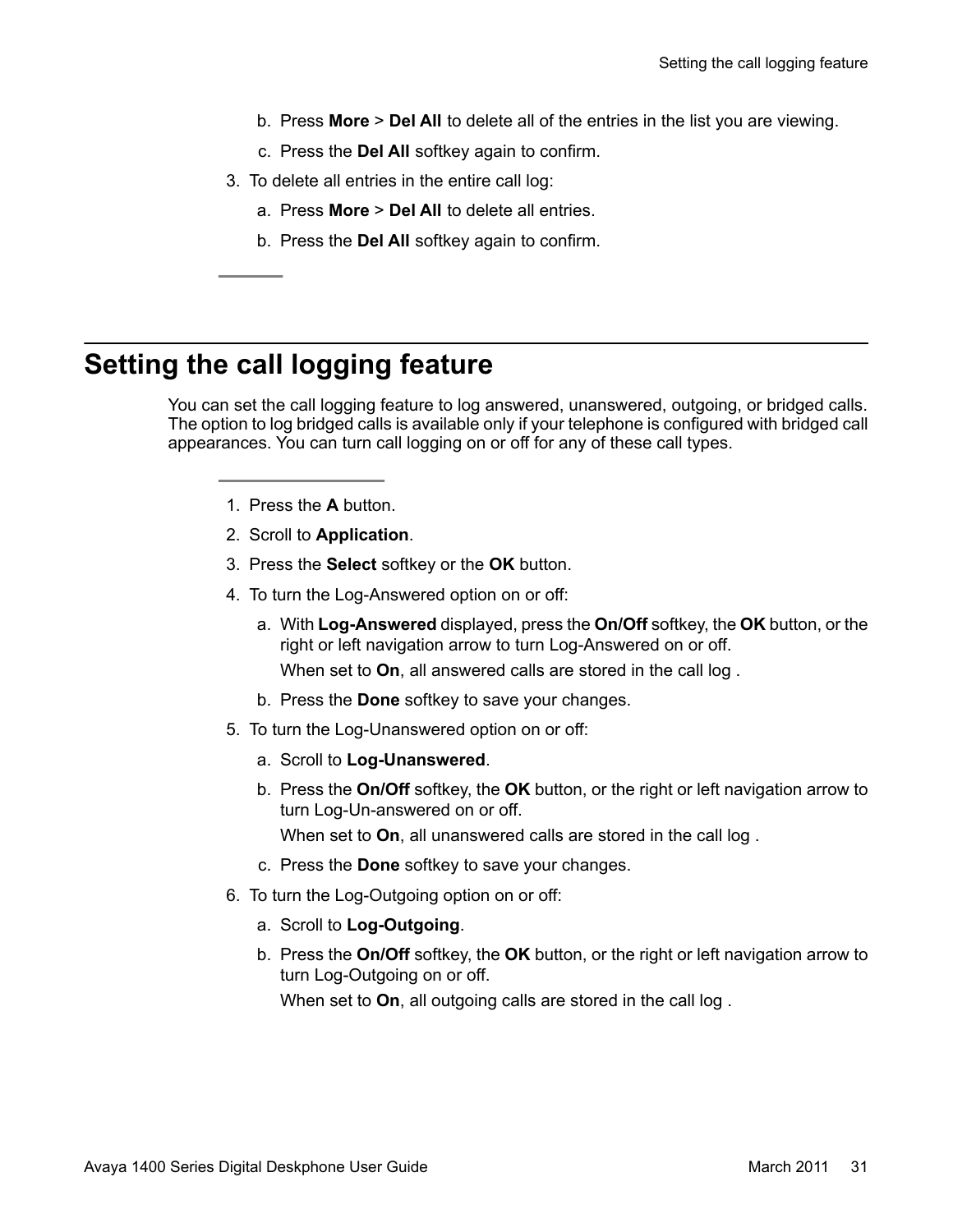- c. Press the **Done** softkey to save your changes.
- 7. To turn the Log-Bridged option on or off (available only if your telephone has bridged call appearances):
	- a. Scroll to **Log-Bridged**.
	- b. Press the **On/Off** softkey, the **OK** button, or the right or left navigation arrow to turn Log-Bridged on or off.

When set to **On**, all incoming and outgoing calls on bridged call appearances are stored in the call log .

c. Press the **Done** softkey to save your changes.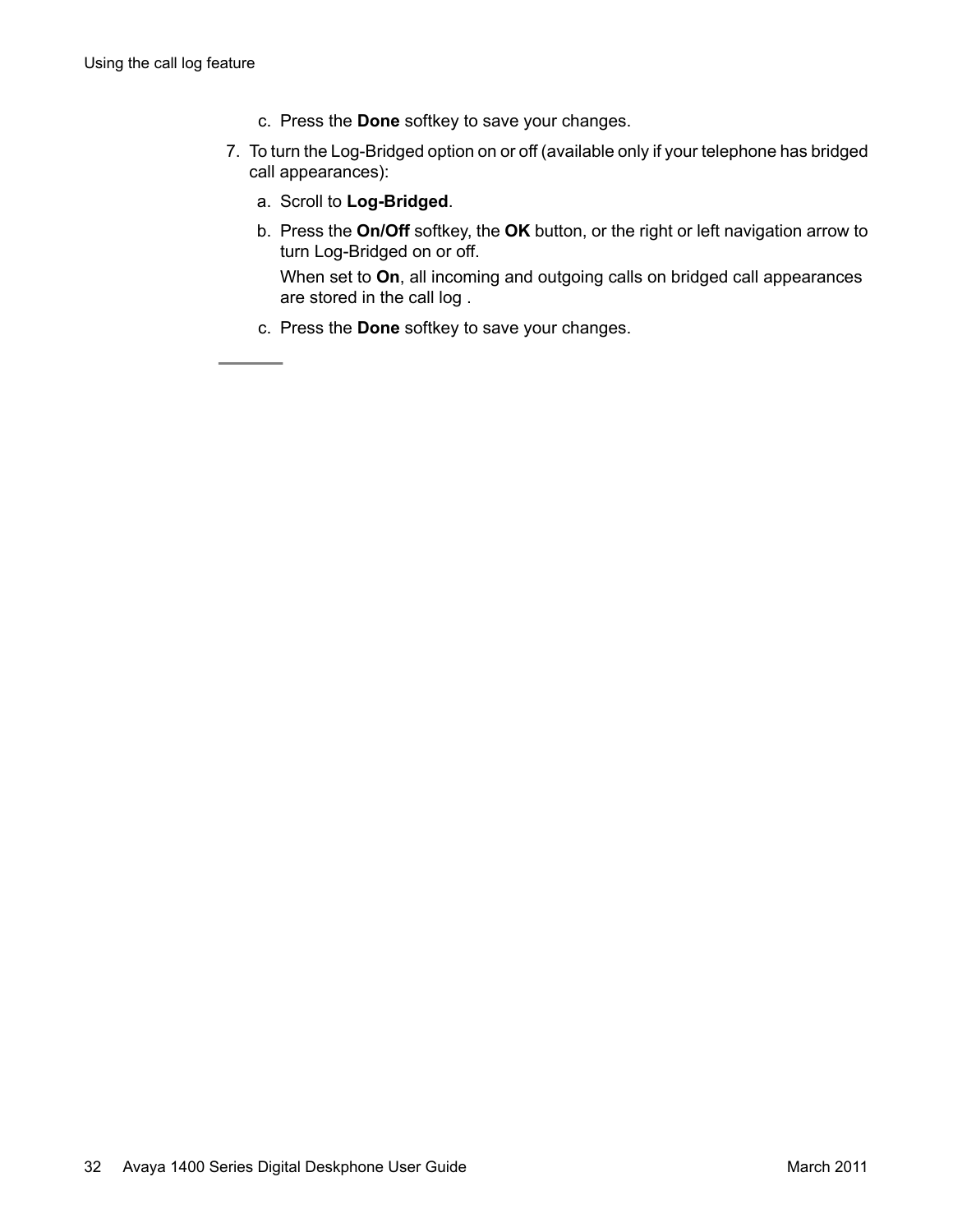# <span id="page-32-0"></span>**Chapter 9: Using advanced telephone features**

Avaya call management systems provide many advanced telephone features such as Directory, Call Forwarding, and Abbreviated Dial buttons.These features are administered on the feature buttons on your telephone. The features are identified on the associated paper labels.

The features that are available to you depend on what your administrator has assigned to your telephone. A few of the most commonly administered features are explained below. For more information about all the features that are available for your extension, contact your system administrator.

#### **Forwarding a call**

The Call Forward feature allows you to forward your incoming calls to another number. You must enter the telephone number where the calls will be forwarded each time you use this feature. You can forward calls only to internal numbers.

- 1. To turn call forwarding on, press the **CFrwd** feature button. You hear a dial tone prompting you to dial the forwarding number.
- 2. Dial the number to which you want to forward your calls. After you dial the number, you hear a confirmation tone. The green LED next to the feature button turns on.
- 3. To turn call forwarding off, press the **CFrwd** feature button. The green LED next to the feature button turns off.

## **Sending all calls**

The Send All Calls (SAC) feature allows you to send all of your incoming calls directly to a predefined coverage number, typically your voice mail. Incoming calls ring once at your extension and then go directly to a number which is set by your system administrator.

• To send all calls to coverage, press the **SAC** feature button.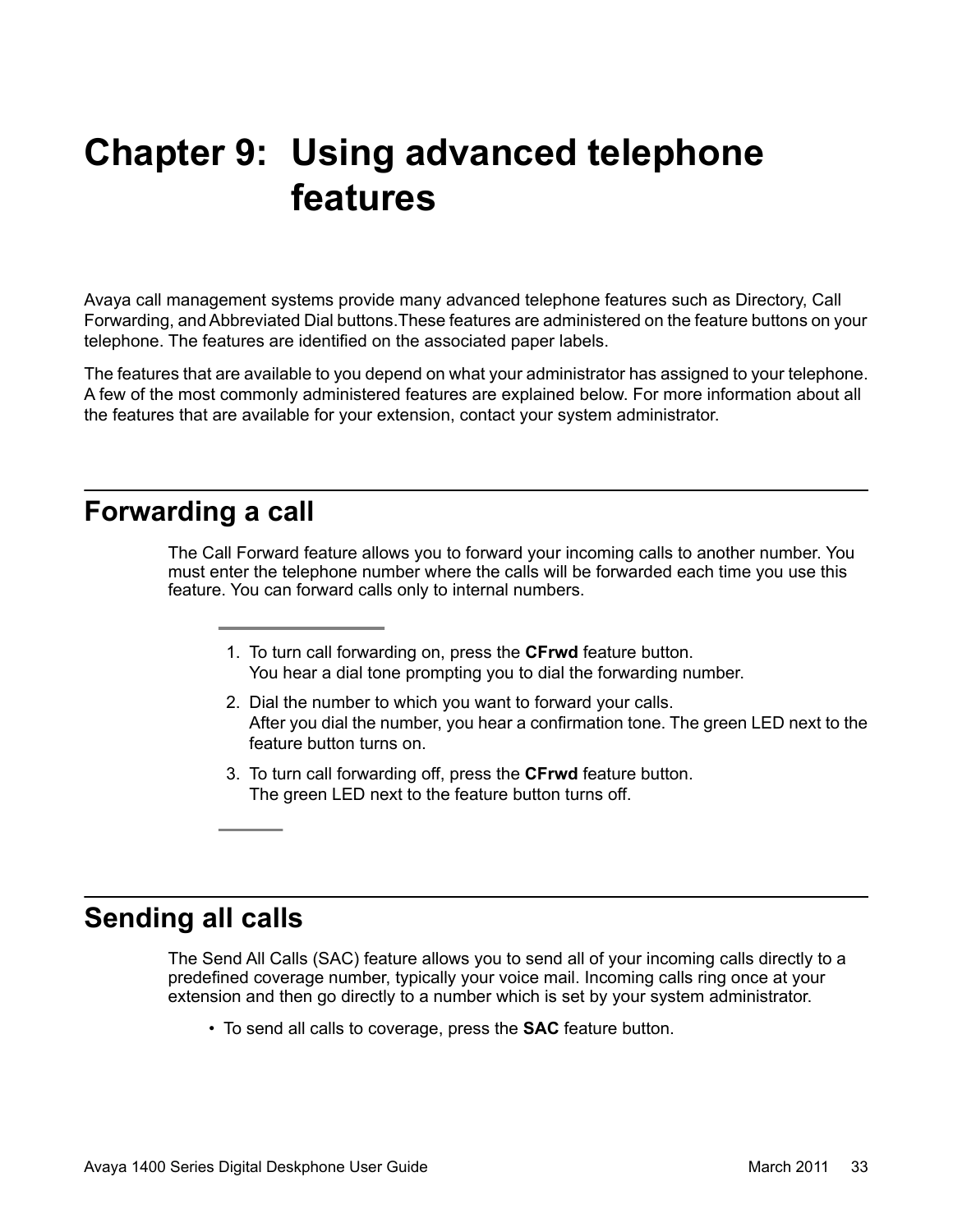The green LED next to the feature button turns on.

<span id="page-33-0"></span>• To turn the feature off, press the **SAC** feature button. The green LED next to the feature button turns off.

#### **Calling a person from the corporate directory**

The Directory feature allows you to dial other users in your system by name.

- 1. Press the **Directory** feature button.
- 2. Use the dialpad keys to start spelling the last name of the person you want to call. Press each dialpad key one time for each corresponding letter. For example, for "Hill", press **4,4,5,5**.
- 3. Press the **Next** feature button to view the next name alphabetically in the directory, if necessary.
- 4. Press the **Make Call** feature button when you see the name you want.
- 5. To exit the Directory, press the **Phone/Exit** button or the **Exit** softkey.

### **Activating Extension to Cellular (EC500)**

The Extension to Cellular (EC500) feature allows you to have incoming calls ring on your office telephone and your cell phone at the same time. This allows you to answer office calls while you are away from your desk. The cell phone number is programmed by your system administrator.

- 1. To turn the EC500 feature on, press the **EC500** feature button. The green LED next to the feature button turns on.
- 2. To turn the EC500 feature off, press the **EC500** feature button. The green LED next to the feature button turns off.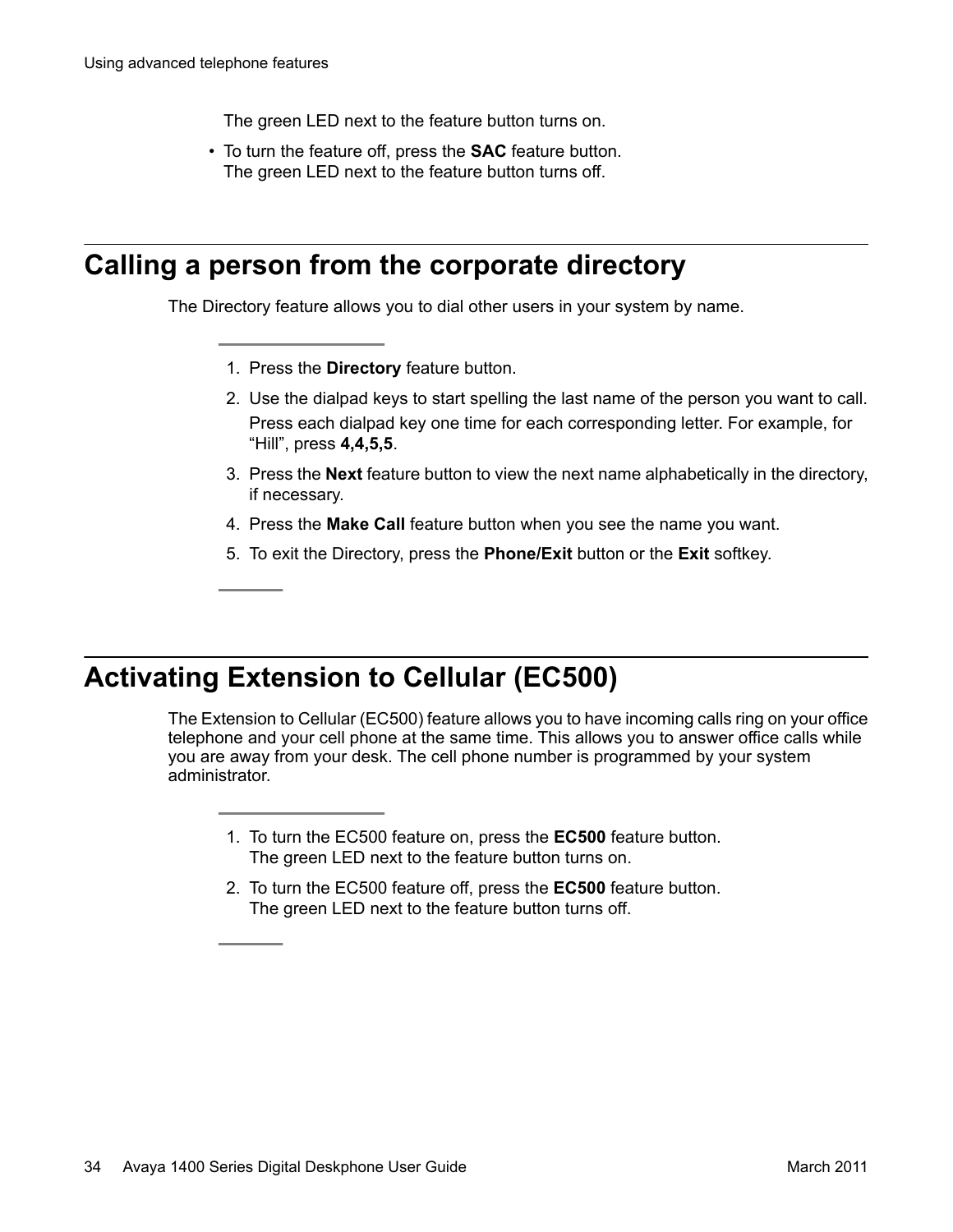# <span id="page-34-0"></span>**Chapter 10: Using the Avaya menu**

Use the Avaya menu to perform tasks such as adjust and customize phone settings, select the display language, turn call logging on or off for different call types, and set visual and audible alerting.

The Avaya menu has four sub-menus:

- **Screens/ Sounds** Lets you adjust the display brightness and contrast, select your ringing pattern, turn button click sounds on and off, and turn error tones on and off.
- **Call Settings** Lets you turn visual alerting, audible alerting, show phone screen, and stay in contacts on or off; and set the audio path to speakerphone or headset.
- **Application** Lets you turn call logging on and off for answered, unanswered, outgoing, and bridged calls.
- **Advance** Lets you select the display language, perform a telephone self-test, turn the remote headset on or off, erase entries in your contacts list and call log, and customize other telephone settings.

#### **Note:**

The sub-menus that appear depend on how your extension was administered. Some sub-menus may not be available.

# **Adjusting the brightness or contrast of the display**

- 1. Press the **A** button.
- 2. With **Screens/Sounds** displayed, press the **Select** softkey or the **OK** button.
- 3. Select **Brightness** or scroll to select **Contrast**.
- 4. Press the **Select** softkey or the **OK** button.
- 5. Scroll to the right or left to adjust the brightness or contrast.
- 6. Press the **Done** softkey to save your changes.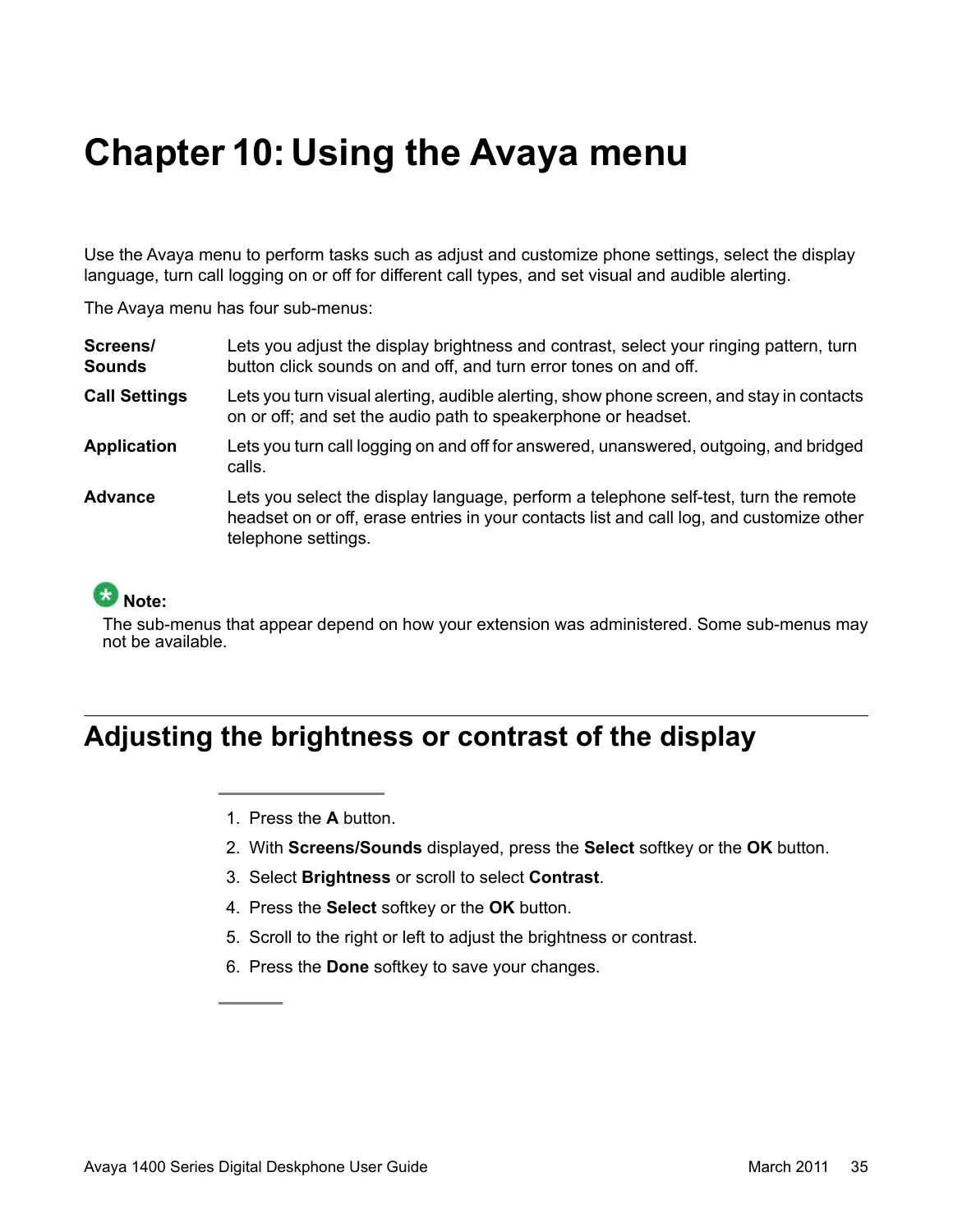# <span id="page-35-0"></span>**Changing the ring pattern**

- 1. Press the **A** button.
- 2. With **Screens/Sounds** displayed, press the **Select** softkey or the **OK** button.
- 3. Scroll to **Personal Ring**.
- 4. Press the **Select** softkey or the **OK** button.
- 5. Scroll up or down to see a list of the available ring patterns. There are eight personal ring patterns from which to choose.
- 6. Select a ring pattern, and press the **Play** softkey to listen to it.
- 7. Press the **Play** softkey to hear it again.
- 8. Press the **Save** softkey to make it your ring pattern.
- 9. Press the **Done** softkey to save your changes.

## **Setting the Button Clicks option**

- 1. Press the **A** button.
- 2. With **Screens/Sounds** displayed, press the **Select** softkey or the **OK** button.
- 3. Scroll to **Button Clicks**.
- 4. Press the **On/Off** softkey, the **OK** button, or the right or left navigation arrow to turn sounds on or off.
- 5. Press the **Done** softkey to save your changes.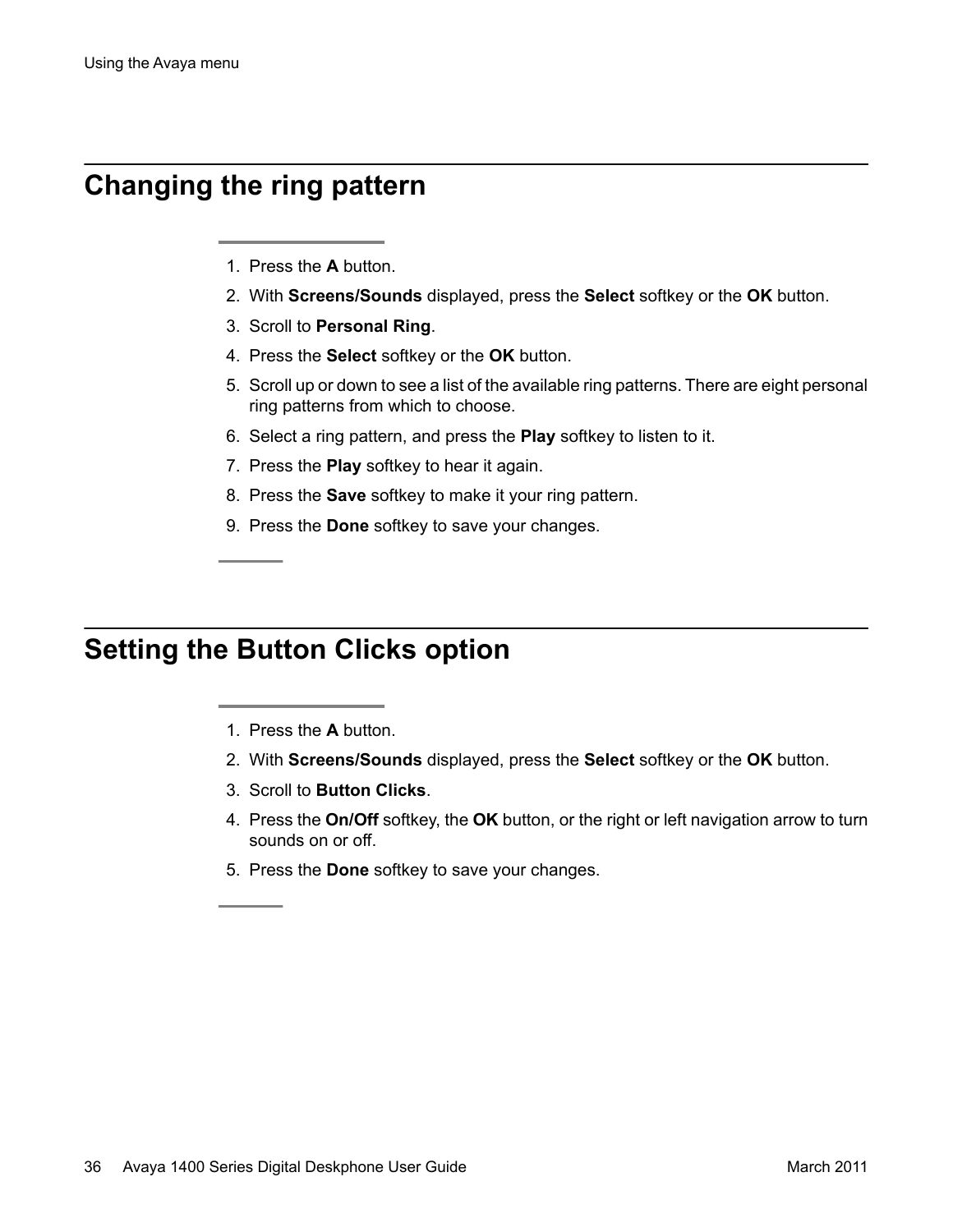## <span id="page-36-0"></span>**Setting the Error Tones option**

- 1. Press the **A** button.
- 2. With **Screens/Sounds** displayed, press the **Select** softkey or the **OK** button.
- 3. Scroll to **Error Tones**.
- 4. Press the **On/Off** softkey, the **OK** button, or the right or left navigation arrow to turn error tones on or off.
- 5. Press the **Done** softkey to save your changes.

## **Setting the Visual Alert option**

When the Visual Alert option is turned on, incoming calls cause the LED in the top right corner of the phone to flash. You can turn Visual Alert on or off.

- 1. Press the **A** button.
- 2. Scroll to **Call Settings**.
- 3. Press the **Select** softkey or the **OK** button.
- 4. Scroll to **Visual Alert**.
- 5. Press the **On/Off** softkey, the **OK** button, or the right or left navigation arrow to turn visual alerting on or off.
- 6. Press the **Done** softkey to save your changes.

# **Setting the Audible Alert option**

When the Audible Alert option is turned on, the telephone rings when an incoming call arrives. When the Audible Alert option is turned off, the telephone does not ring when a call arrives, and the Visual Alert option is automatically turned on.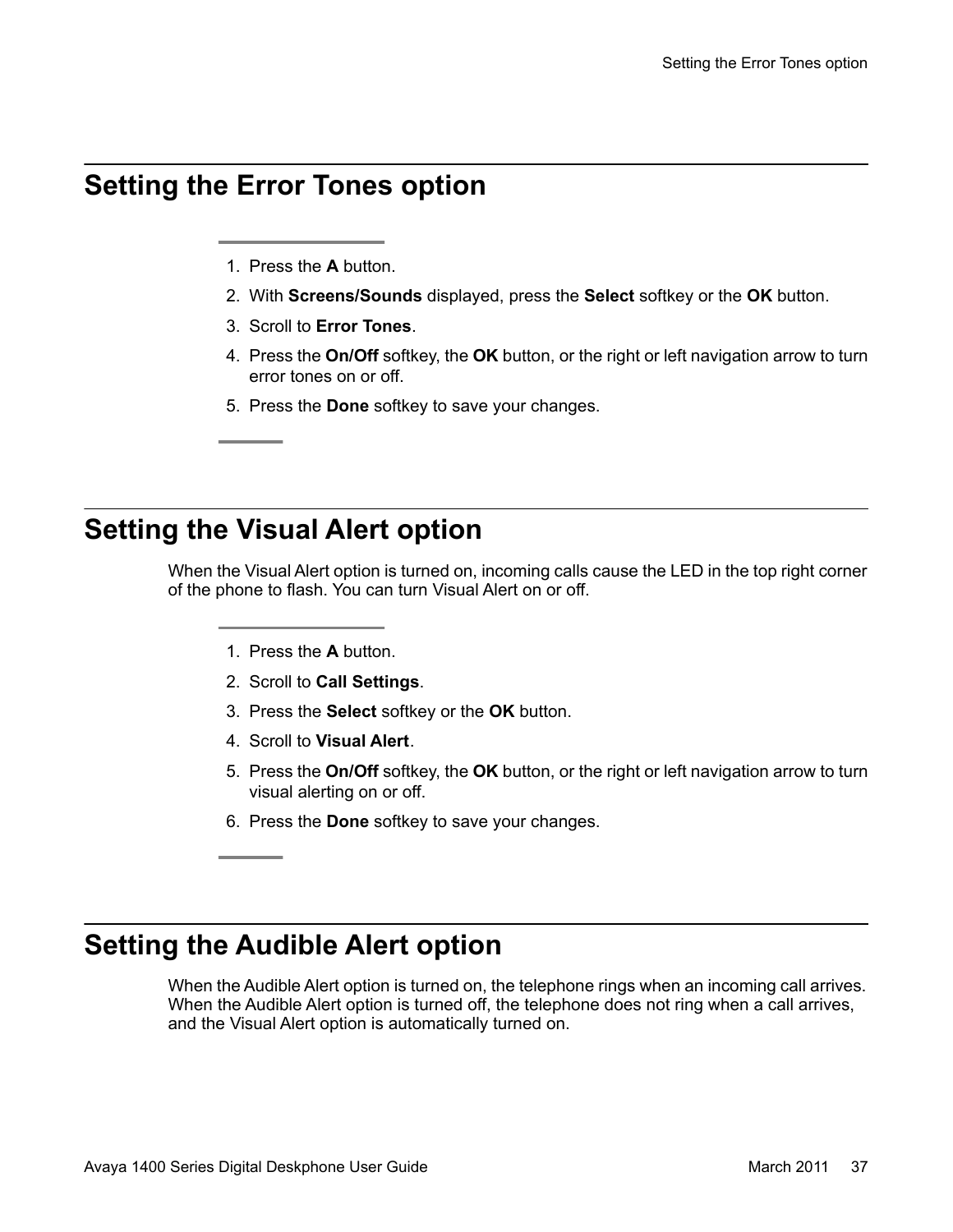- <span id="page-37-0"></span>1. Press the **A** button.
- 2. Scroll to **Call Settings**.
- 3. Press the **Select** softkey or the **OK** button.
- 4. Scroll to **Audible Alert**.
- 5. Press the **On/Off** softkey, the **OK** button, or the right or left navigation arrow to turn Audible Alert on or off.
- 6. Press the **Done** softkey to save your changes.

## **Setting the Audio Path option**

You can set the audio path of your phone so that when you initiate a call, the audio path automatically goes to either the speakerphone or your headset.

- 1. Press the **A** button.
- 2. Scroll to **Call Settings**.
- 3. Press the **Select** softkey or the **OK** button.
- 4. Scroll to **Audio Path**.
- 5. Press the **Change** softkey or the **OK** button to toggle between Headset and Speaker.
- 6. Press the **Done** softkey to save your changes.

# **Setting the telephone behavior when making a call from your contacts list**

When the Stay in Contacts option is turned on, and you make a call from your contacts list, the telephone will stay in the contacts application. If you want the telephone to exit the contacts application when you make a call from your contacts list, turn this option off.

- 1. Press the **A** button.
- 2. Scroll to **Call Settings**.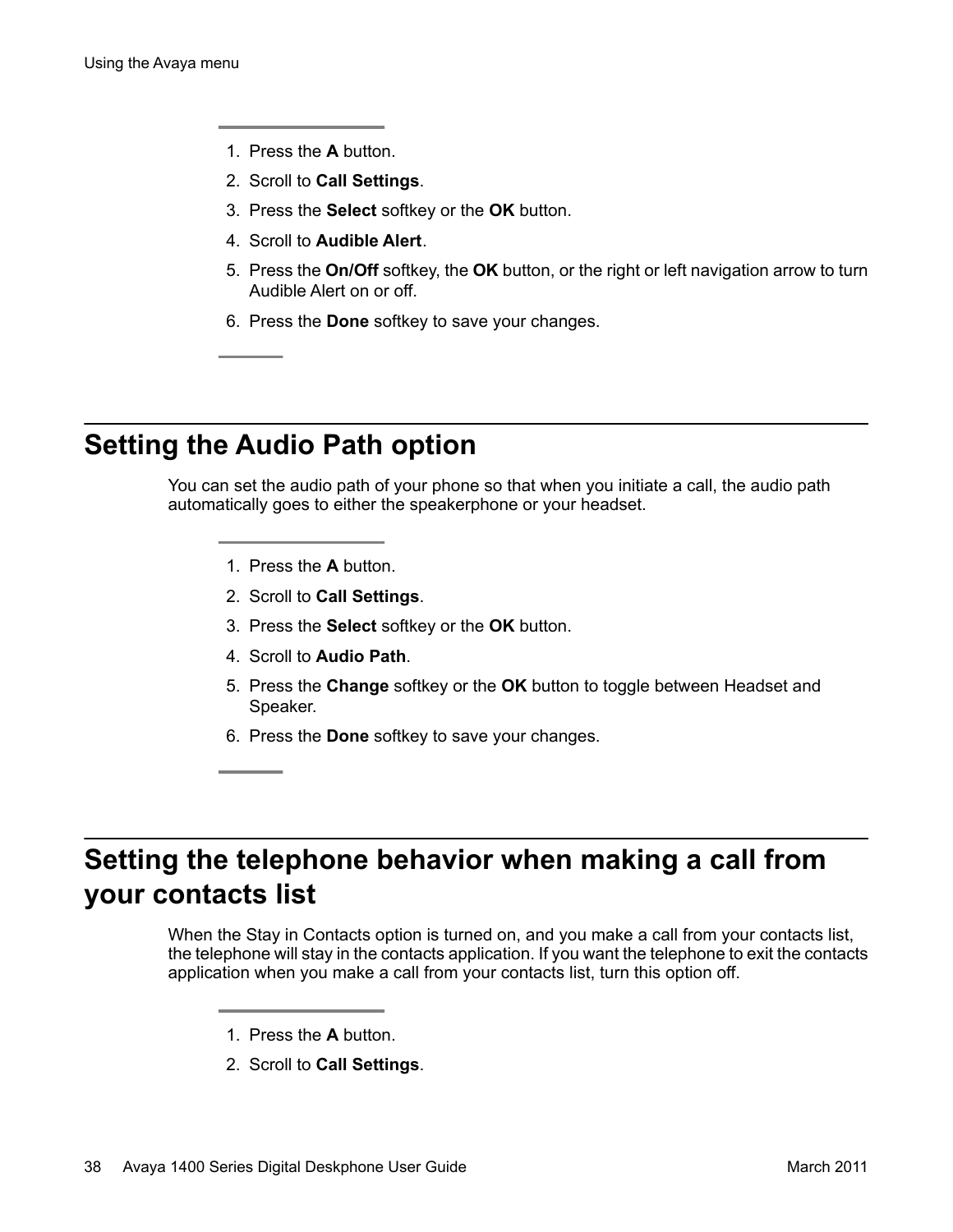- <span id="page-38-0"></span>3. Press the **Select** softkey or the **OK** button.
- 4. Scroll to **Stay in Contacts**.
- 5. Press the **On/Off** softkey, the **OK** button, or the right or left navigation arrow to turn Stay in Contacts on or off.
- 6. Press the **Done** softkey to save your changes.

### **Setting the telephone screen behavior**

When the Show Phone Screen option is turned on, and an incoming call arrives, the telephone display will exit the contacts application, call log, or any menu that is open. If you want to remain in the contacts application, call log, or menu when an incoming call arrives, turn this option off.

- 1. Press the **A** button.
- 2. Scroll to **Call Settings**.
- 3. Press the **Select** softkey or the **OK** button.
- 4. Scroll to **Show Phone Screen**.
- 5. Press the **On/Off** softkey, the **OK** button, or the right or left navigation arrow to turn Show Phone Screen on or off.
- 6. Press the **Done** softkey to save your changes.

### **Turning remote headset on or off**

- 1. Press the **A** button.
- 2. Scroll to **Advance**.
- 3. Press the **Select** softkey or the **OK** button.
- 4. Scroll to **Remote Headset**.
- 5. Press the **Select** softkey or the **OK** button.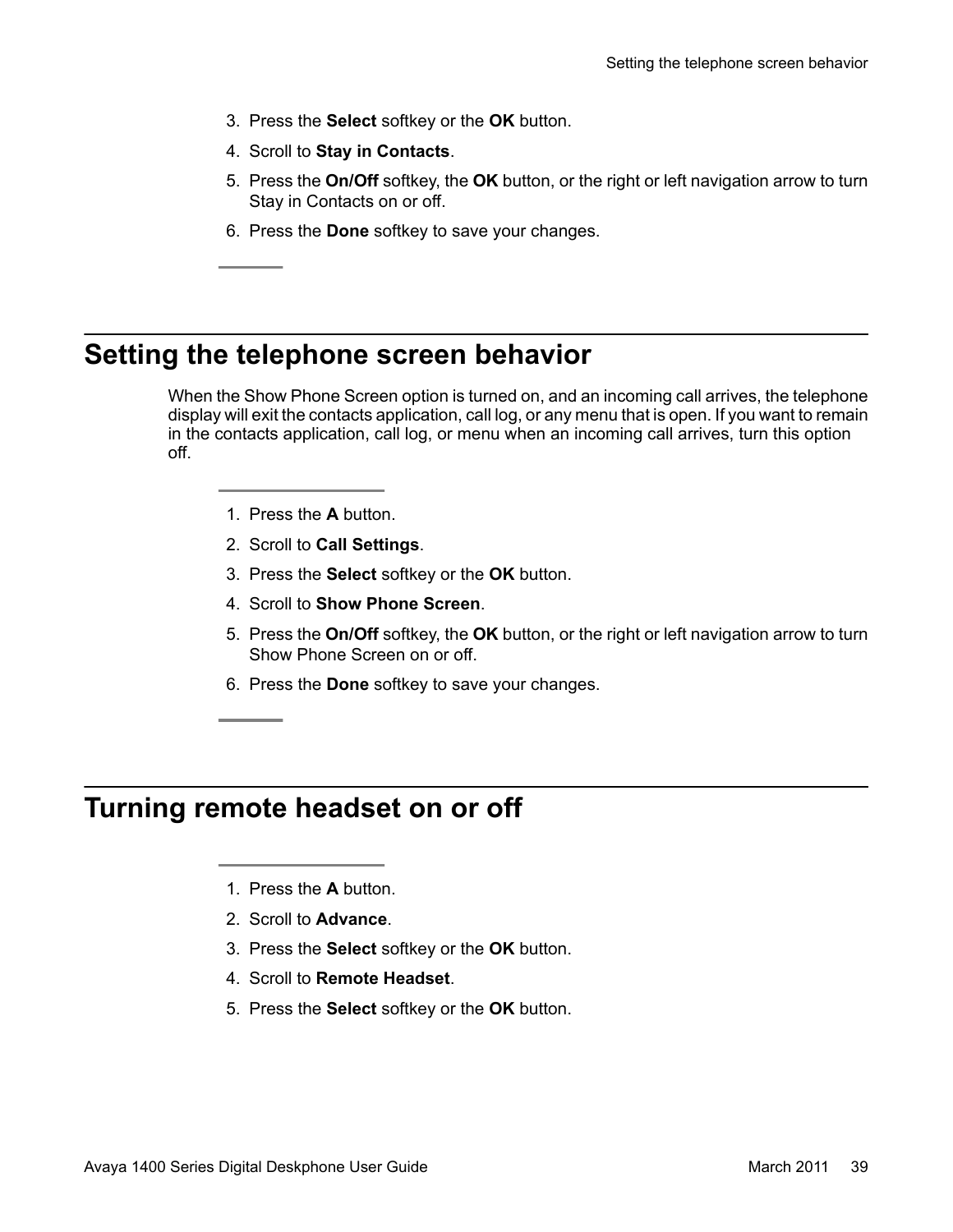- <span id="page-39-0"></span>6. Press the **On/Off** softkey, the **OK** button, or the right or left navigation arrow to turn the remote headset on or off.
- 7. Press the **Done** softkey when finished.

## **Changing the telephone display language**

- 1. Press the **A** button.
- 2. Scroll to **Advance**.
- 3. Press the **Select** softkey or the **OK** button.
- 4. Scroll to **Language**.
- 5. Press the **Select** softkey or the **OK** button.
- 6. Scroll up or down to select the desired language.

#### **Note:**

Other languages may be available. Contact your system administrator.

- 7. Press the **Select** softkey or the **OK** button to change to the selected language.
- 8. Press the **Done** softkey to save your changes.

# **Setting audio levels on the handset, headset, and speaker**

Use the audio settings to enable optimum audio levels for different environments. Automatic gain control (AGC) helps to maintain a constant audio level by automatically increasing or decreasing the gain depending upon the signal level. For high level signals, the gain is reduced and for low level signals, the gain is increased.

- 1. Press the **A** button.
- 2. Scroll to **Advance**.
- 3. Press the **Select** softkey or the **OK** button.
- 4. Scroll to **Audio**.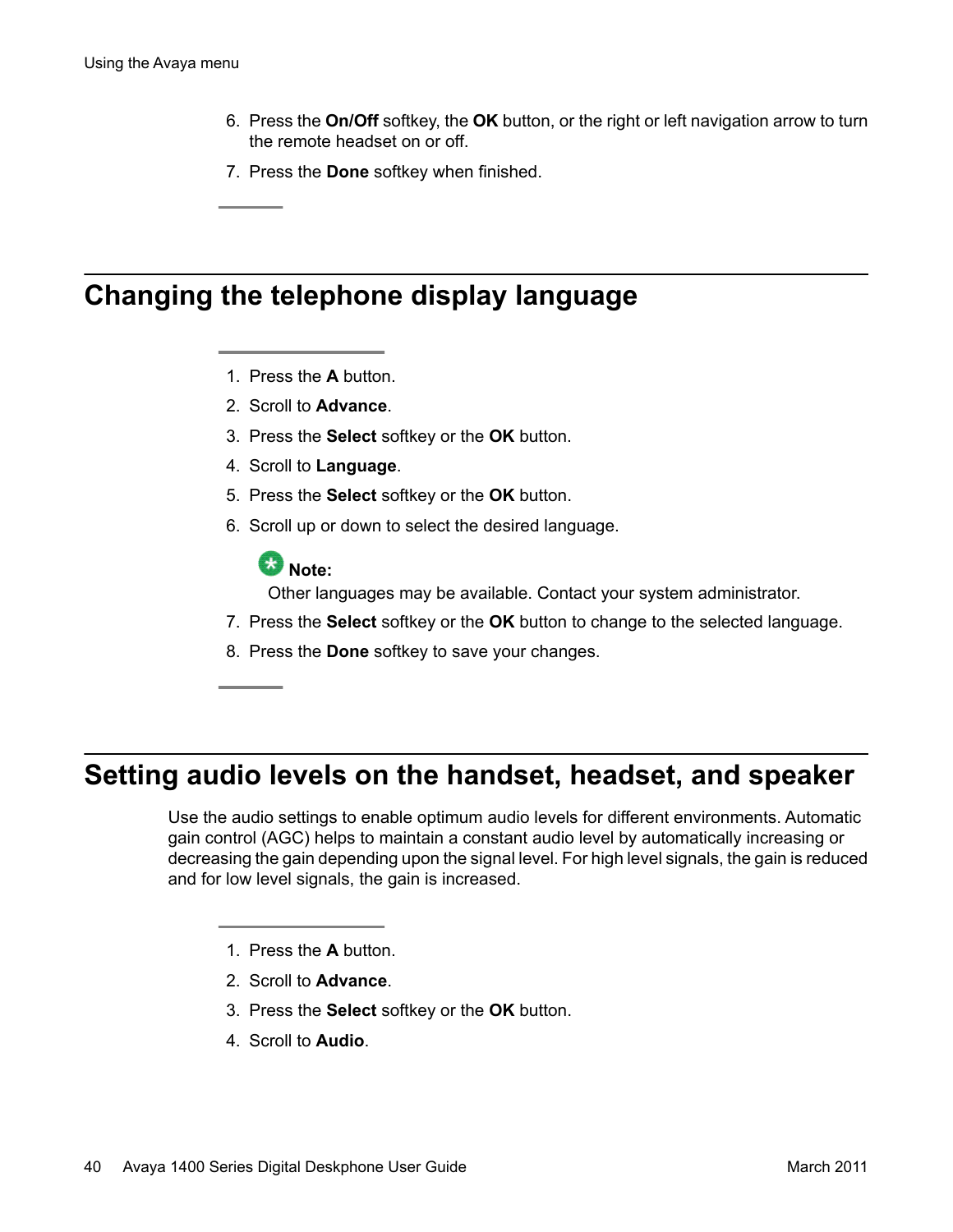- <span id="page-40-0"></span>5. Press the **Select** softkey or the **OK** button.
- 6. To set automatic gain control for the handset, with **Handset AGC Enabled** displayed, press the **On/Off** softkey, the **OK** button, or the right or left navigation arrow to turn the option on or off.

Set to **On** to enable AGC on the handset, or set to **Off** to disable AGC on the handset. The default setting is **On**.

- 7. To set automatic gain control for the headset:
	- a. Scroll to **Headset AGC** Enabled.
	- b. Press the **On/Off** softkey, the **OK** button, or the right or left navigation arrow to turn the option on or off.

Set to **On** to enable AGC on the headset, or set to **Off** to disable AGC on the headset. The default setting is **On**.

- 8. To set automatic gain control for the speaker:
	- a. Scroll to **Speaker AGC Enabled**.
	- b. Press the **On/Off** softkey, the **OK** button, or the right or left navigation arrow to turn the option on or off.

Set to **On** to enable AGC on the speaker, or set to **Off** to disable AGC on the speaker. The default setting is **On**.

### **Verifying telephone operation**

Use the Self Test option to verify the operation of the telephone's lamps and display components. This option also provides information regarding the telephone model, firmware version, bootloader version, language text file, and font files.

- 1. Press the **A** button.
- 2. Scroll to **Advance**.
- 3. Press the **Select** softkey or the **OK** button.
- 4. Scroll to **Selt Test**.
- 5. Press the **Test** softkey or the **OK** button.
- 6. Press the **Test** softkey or the **OK** button to perform a self test of the telephone's lamps and display.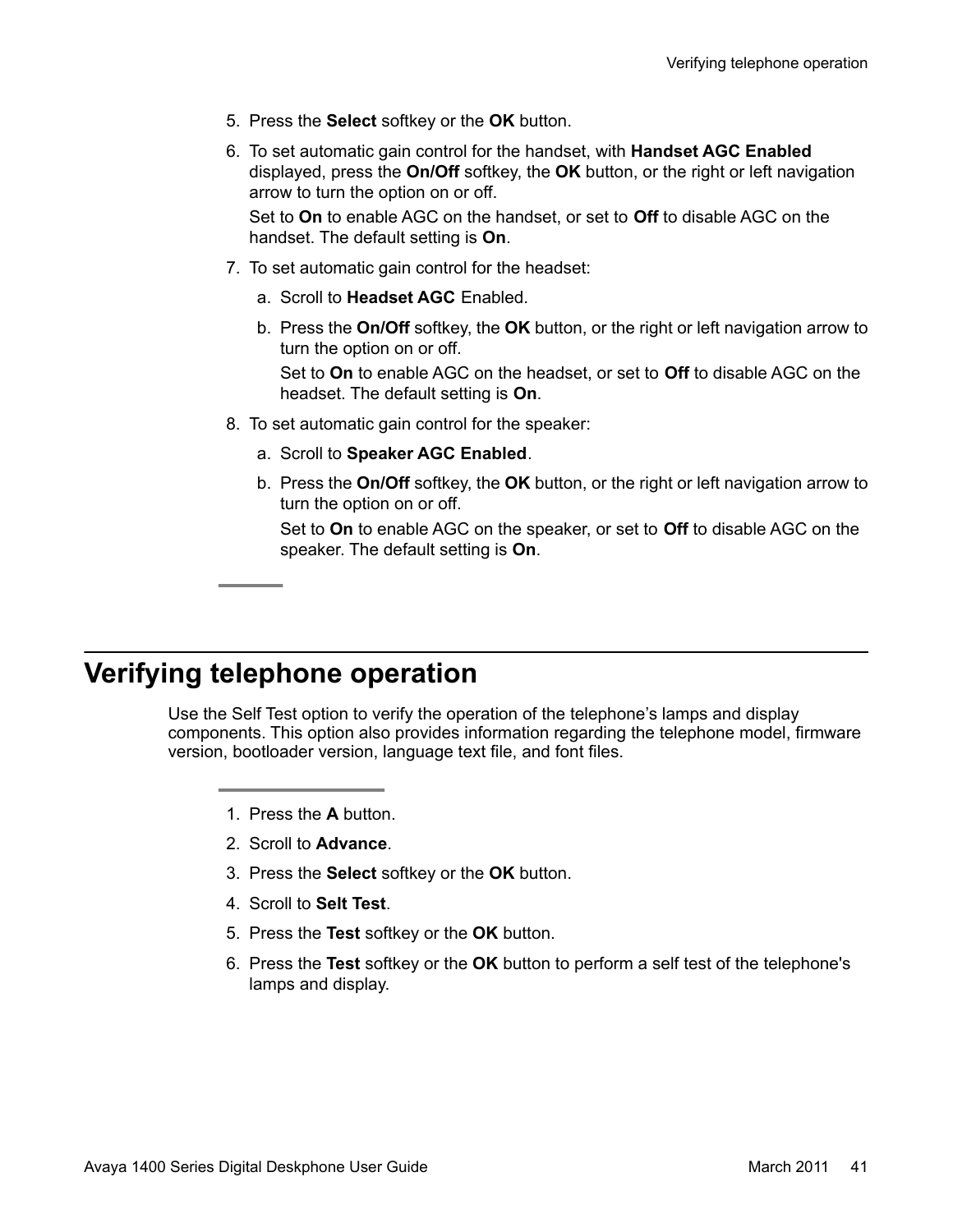- <span id="page-41-0"></span>7. Scroll through the menu to see the firmware version, bootloader version, language text file, font file versions, and button module.
- 8. Press the **Done** softkey when finished.

### **Erasing customized settings**

Use the Erase option to erase some or all of your customized settings, including entries in your contact list, call log , language, and options such as customized ring tones and audible alerts.

- 1. Press the **A** button.
- 2. Scroll to **Advance**.
- 3. Press the **Select** softkey or the **OK** button.
- 4. Scroll to **Erase**.
- 5. Press the **Select** softkey or the **OK** button.
- 6. To erase all entries in your contact list:
	- a. With **Contacts** displayed, press the **Erase** softkey or the **OK** button.
	- b. Press the **Erase** softkey or the **OK** button again to confirm.
- 7. To erase all entries in your call log:
	- a. Scroll to **Call Log**.
	- b. Press the **Erase** softkey or the **OK** button.
	- c. Press the **Erase** softkey or the **OK** button again to confirm.
- 8. To erase your personalized settings (excluding language and contrast) and return them to the default values:
	- a. Scroll to **Options**.
	- b. Press the **Erase** softkey or the **OK** button.
	- c. Press the **Erase** softkey or the **OK** button again to confirm.
- 9. To erase your customized language setting and reset it to English:
	- a. Scroll to **Language**.
	- b. Press the **Erase** softkey or the **OK** button.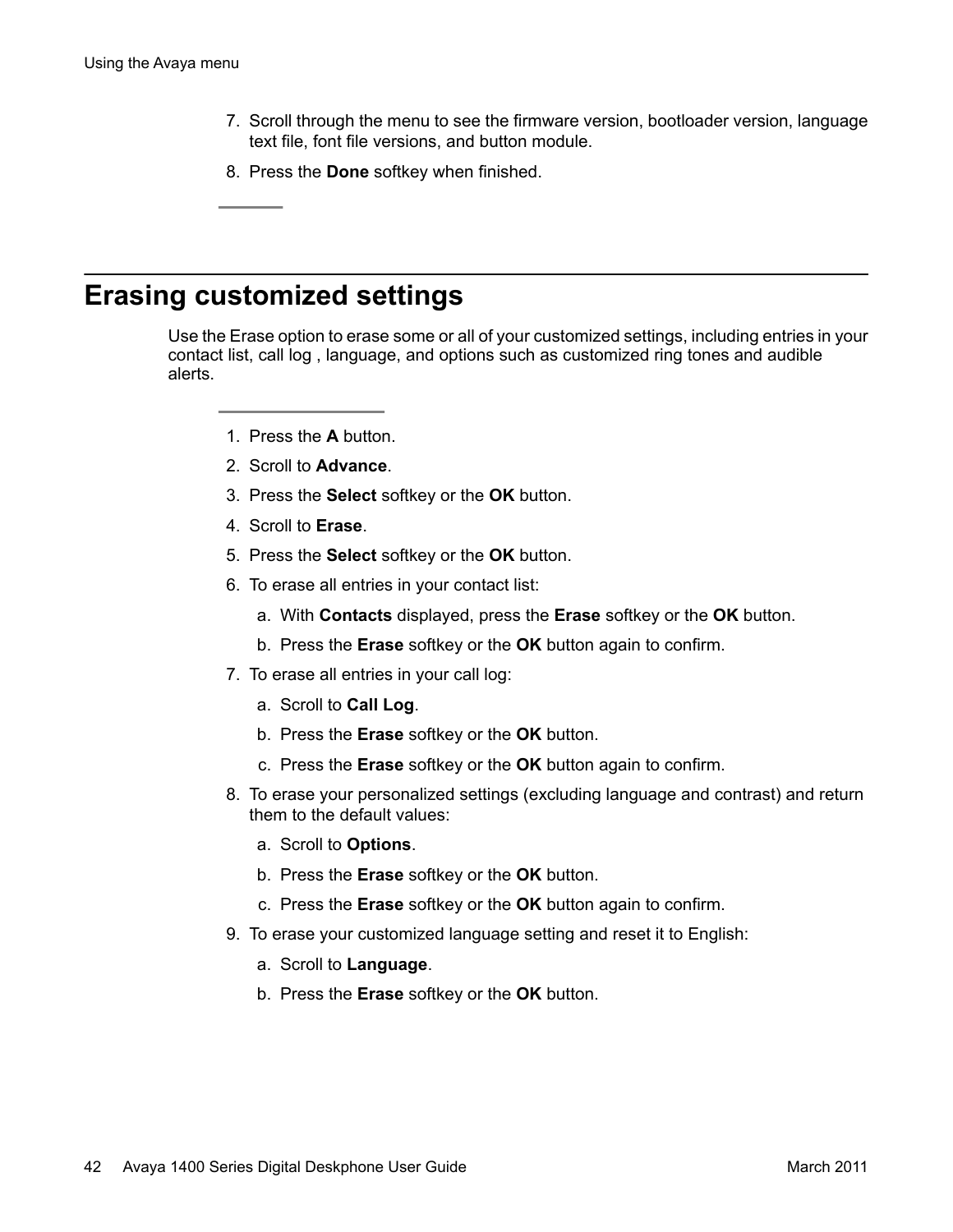- c. Press the **Erase** softkey or the **OK** button again to confirm.
- 10. To erase entries in your contact list and call log, all personalized settings, and your customized language setting:
	- a. Scroll to **All**.
	- b. Press the **Erase** softkey or the **OK** button.
	- c. Press the **Erase** softkey or the **OK** button again to confirm.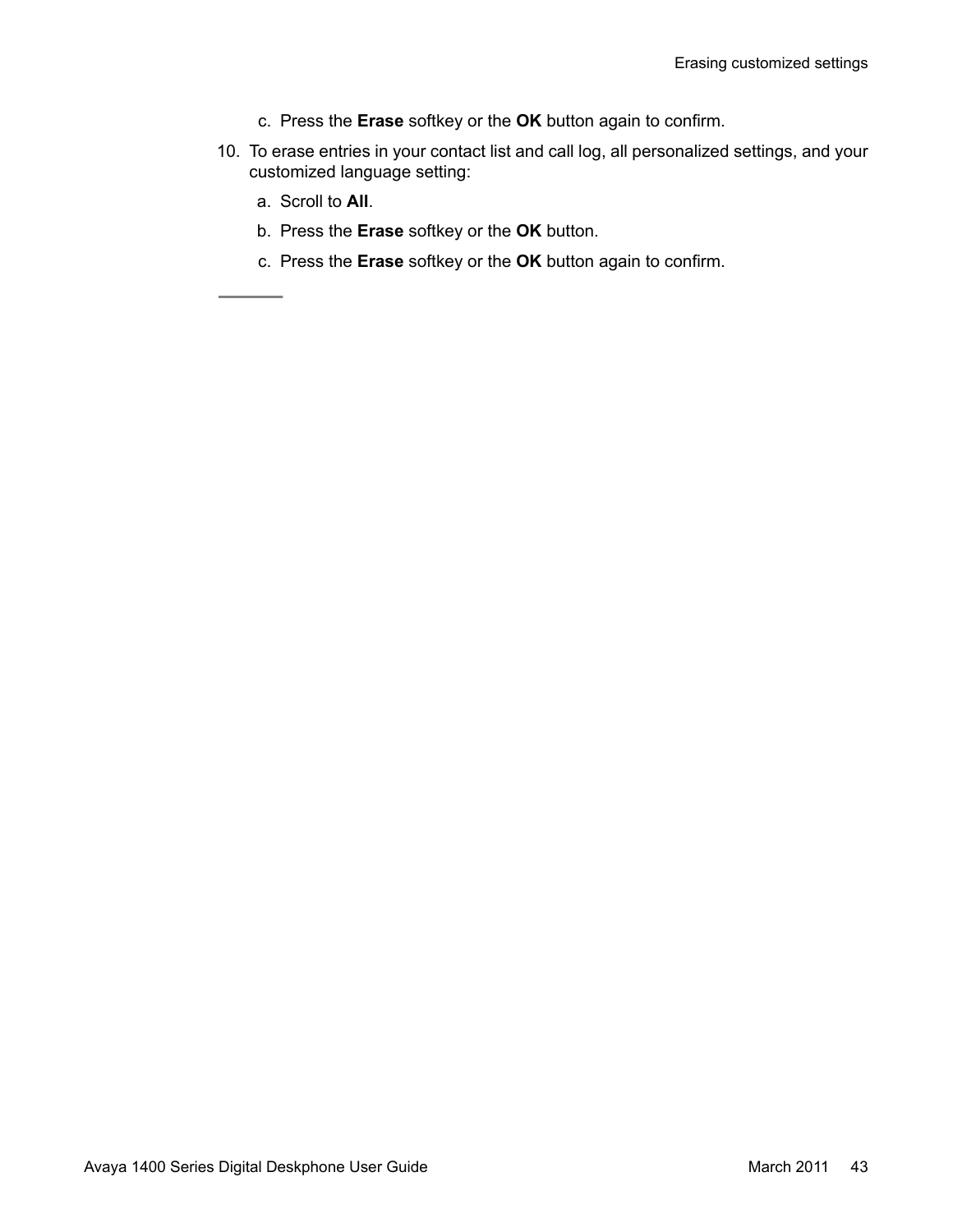Using the Avaya menu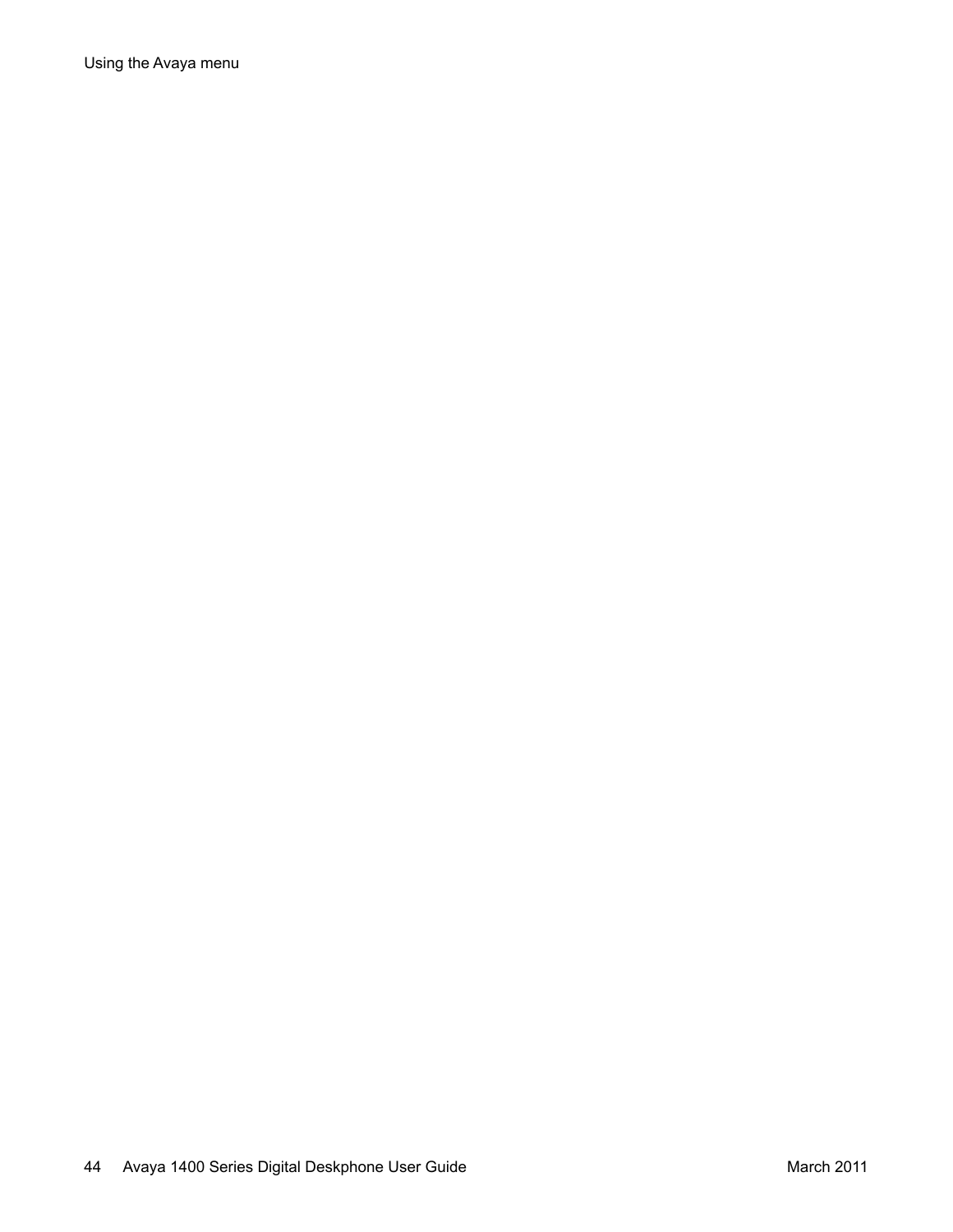# <span id="page-44-0"></span>**Chapter 11: DBM32 button module**

The DBM32 button module extends the number of call appearances and feature buttons on your Avaya 1416 telephone. It provides 32 additional lines for incoming calls, outgoing calls, and call features. You can connect up to two button modules to the 1416 telephone. Typical uses are to provide:

- additional lines for calls bridged from one or more other extensions,
- abbreviated dialing buttons, and
- buttons to access additional communication system features like call forwarding.

Note that call appearances and features the button module displays also appear in the call appearances and features lists on your telephone.

To use only with Avaya Digital Phone, AVAYA INC, model 1416.



| Call appearance or feature buttons with LEDs |
|----------------------------------------------|
| Area for paper button labels                 |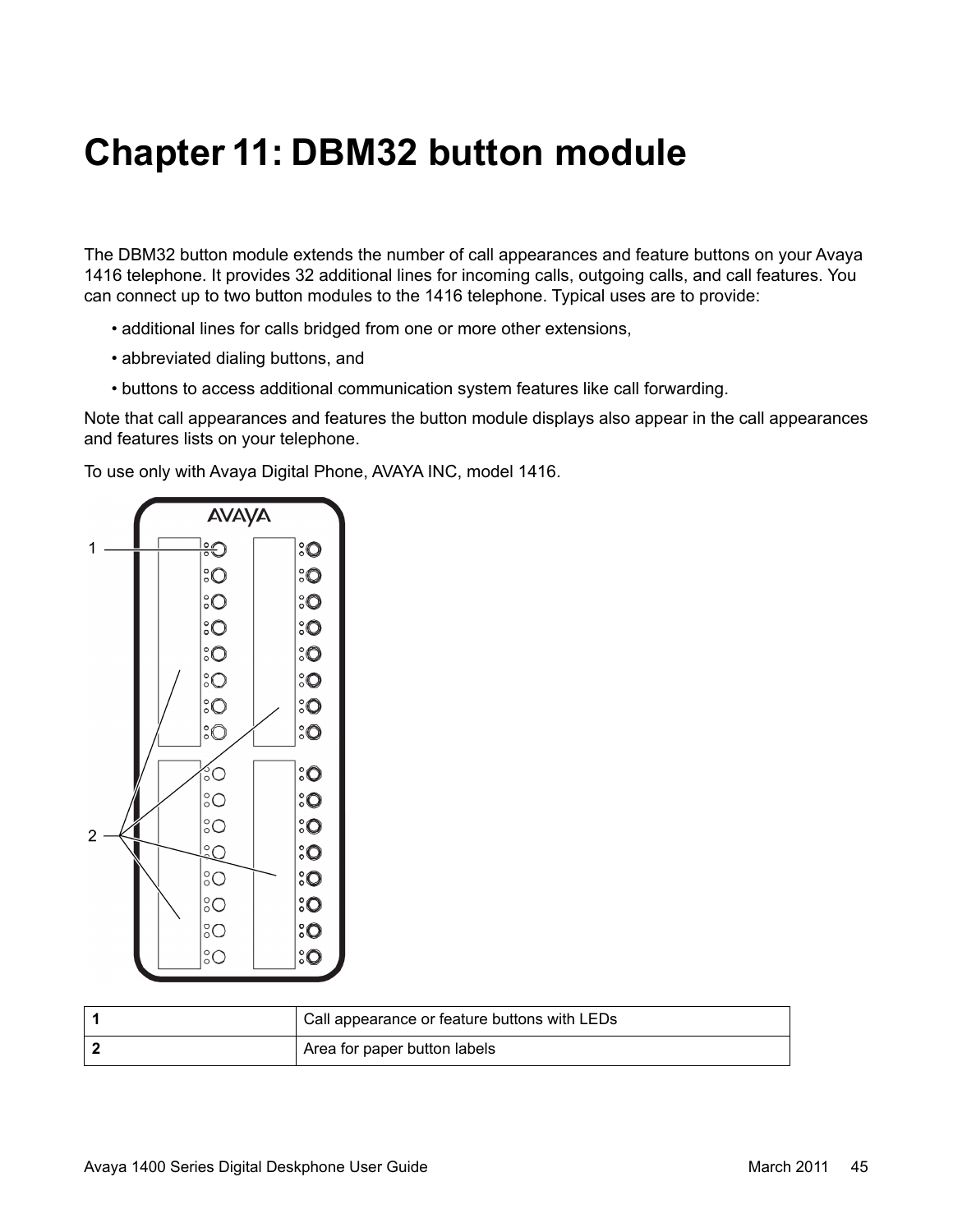# <span id="page-45-0"></span> $\bullet$  Note:

The BM32 button module available for use with the Avaya 1616 telephone cannot be used with the Avaya 1416 telephone.

### **Answering a call**

- To answer a call using the speakerphone, press the flashing call appearance button on the button module.
- To answer a call using the handset, pick up the handset and then press the flashing call appearance button on the button module.

## **Making a call using an abbreviated dial button**

Abbreviated dial (AD) buttons provide one-button dialing of commonly called numbers. If your system administrator has set up AD buttons, you can press a single button on the button module to dial a number.

- To make a call using the handset, lift the handset and then press the button that corresponds to the name or number of the person you want to call.
- To make a call using the speakerphone, press the button that corresponds to the name or number of the person you want to call.

#### **Note:**

If your system administrator has set up the Program Abbreviated Dialing feature on your telephone, you can program the numbers for AD buttons yourself. See your system administrator for more information.

## **Using the feature buttons**

Your button module might have feature buttons for features like Call Forwarding, Call Pickup, Go to Coverage, or Auto Callback.

To use a feature button, press the button next to the feature you want to activate.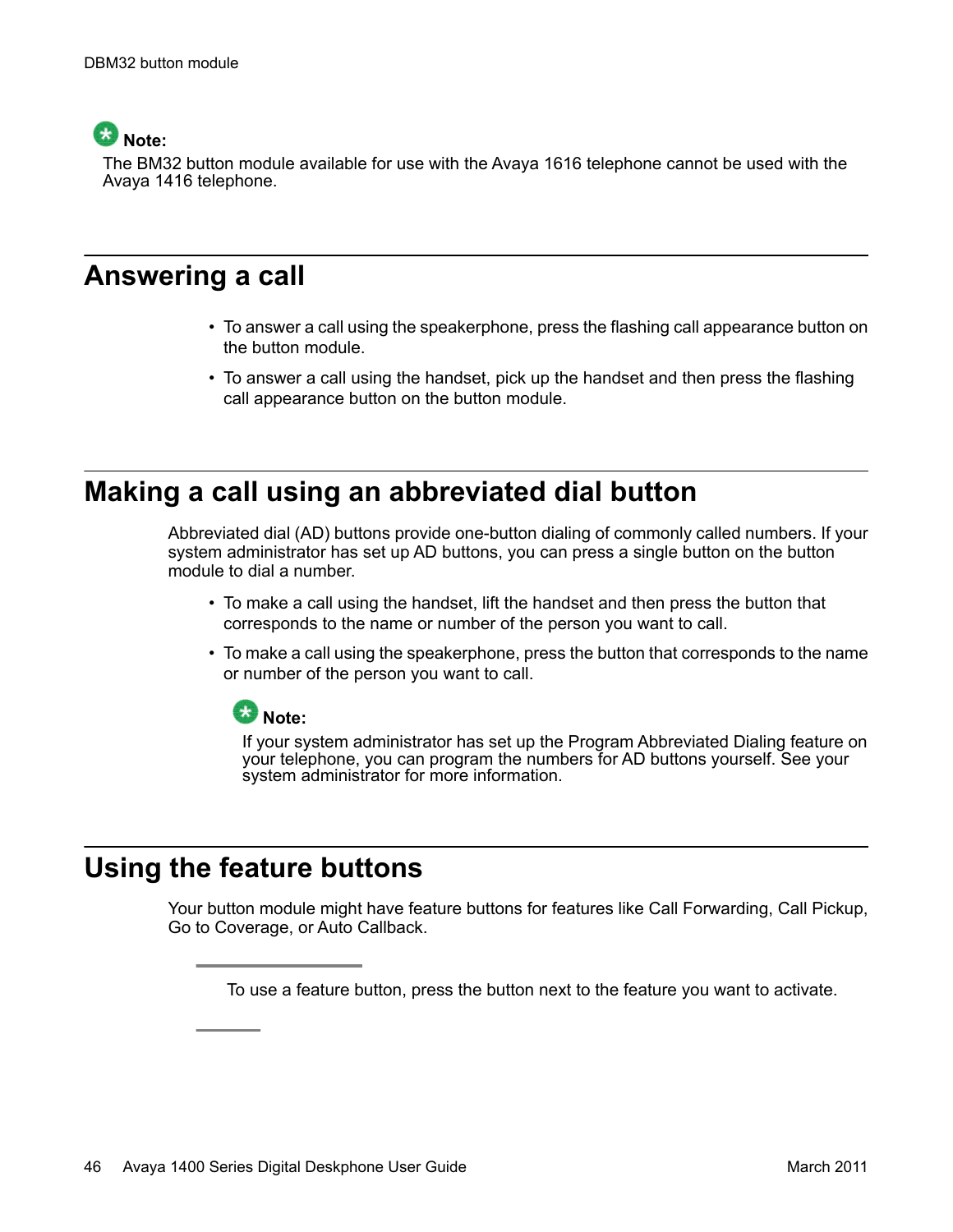#### **Index**

#### <span id="page-46-0"></span>**A**

| advanced telephone features, using 33<br>applications |  |
|-------------------------------------------------------|--|
|                                                       |  |
|                                                       |  |
|                                                       |  |
|                                                       |  |
| changing telephone display language 40                |  |
|                                                       |  |
|                                                       |  |
| adjusting brightness or contrast 35                   |  |
|                                                       |  |
|                                                       |  |
|                                                       |  |
| setting telephone screen behavior 39                  |  |
|                                                       |  |
|                                                       |  |
|                                                       |  |

#### **B**

bridged call appearance

| button module |  |
|---------------|--|
|               |  |
|               |  |
|               |  |
|               |  |
|               |  |

#### **C**

| call appearance button LEDs |  |
|-----------------------------|--|
|                             |  |
|                             |  |
| call log                    |  |
|                             |  |
|                             |  |
|                             |  |
|                             |  |
|                             |  |
|                             |  |
|                             |  |
|                             |  |

| calling a person                           |  |
|--------------------------------------------|--|
|                                            |  |
| calling a person from the contacts list 13 |  |
| conference calls                           |  |
|                                            |  |
|                                            |  |
|                                            |  |
|                                            |  |
|                                            |  |
| contacts                                   |  |
|                                            |  |
|                                            |  |
|                                            |  |
|                                            |  |
|                                            |  |
|                                            |  |
|                                            |  |
| corporate directory, calling a person 34   |  |
|                                            |  |
|                                            |  |
|                                            |  |

#### **D**

| display |  |
|---------|--|
|         |  |
|         |  |
|         |  |

#### **E**

|--|--|--|--|

#### **F**

| feature button LEDs |  |
|---------------------|--|
|                     |  |
|                     |  |
|                     |  |

#### **G**

|--|--|